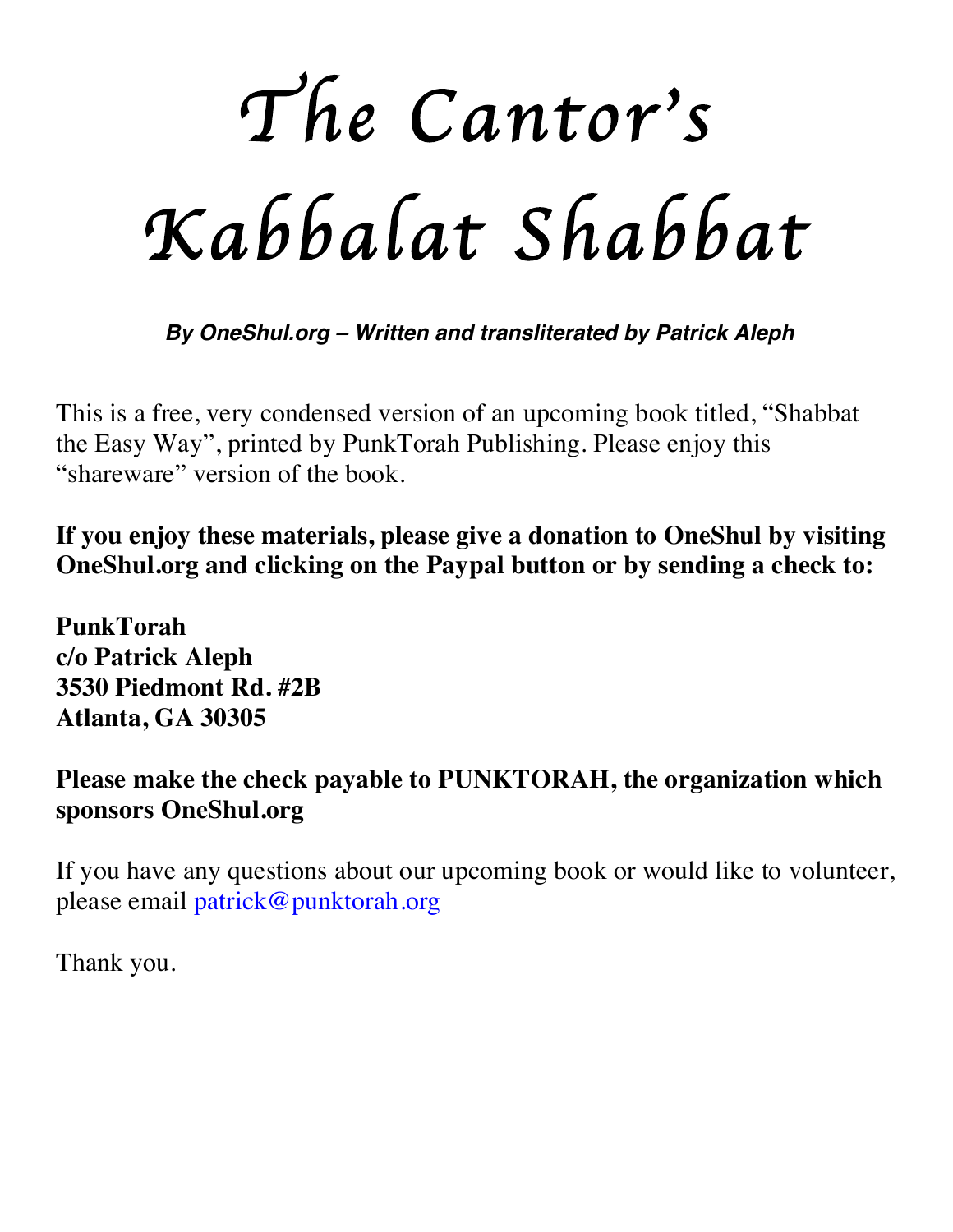## **Welcome to a Shabbat service!**

#### **What is the structure of the Shabbat Service?**

- Welcoming people!!!
- Kabbalat Shabbat
- Dvar Torah aka "sermon"
- Maariv (Evening Prayer)

#### **How to learn the Shabbat Service**

- Practice. Still can't get it? Practice more. Still can't get it? Because you didn't practice!
	- o It takes a minimum of Seven Times Correctly to learn Shabbat service. Learning anything seven times puts it in your permanent, long term memory
	- $\circ$  Give yourself fourteen days to learn it: go through the service everyday twice for a week, then once a day for another week.
- You have the ULTIMATE cheat sheet: this book!
	- $\circ$  Most siddurim transliterate the words with no thought as to how they are sung. This transliteration is based on how the services are performed, like guitar tablature or sheet music.

#### **Customizing the Shabbat Service**

- Kabbalat Shabbat has the most freedom halachically
	- $\circ$  Singing, English/native language, meditation, chanting, etc. are all fine
- D'var Torah
	- $\circ$  Keep it short (after five minutes you lose people) and to the point
	- $\circ$  The Big Three: this week's portion name, what it's about, what that means for "me"
	- $\circ$  There are exceptions to every rule on this
- Maariv can be as long or as short as it needs to be
	- $\circ$  Customs of the community dictate your freedom with this
- If you have the freedom to do what you want with the service, by all means, do it!
- Go to an Orthodox minyan, Conservative/Reconstructionist/Reform/Renewal etc. and get ideas

#### **Additional Resources**

- YouTube
	- o http://www.youtube.com/user/AJ6Video
	- o http://www.dailymotion.com/video/x3lyjt\_watch-a-kabbalat-shabbat-service-pa\_sport
	- $\circ$  OneShul "how to lead" video on PunkTorah's YouTube (coming soon)
	- o http://www.youtube.com/user/ZamruPrinceton
	- o Search "Kabbalat Shabbat melodies"
- Siddur Audio: http://sidduraudio.com

# **The most important thing is to practice and not give up or assume you can do it if you can't (yet)!**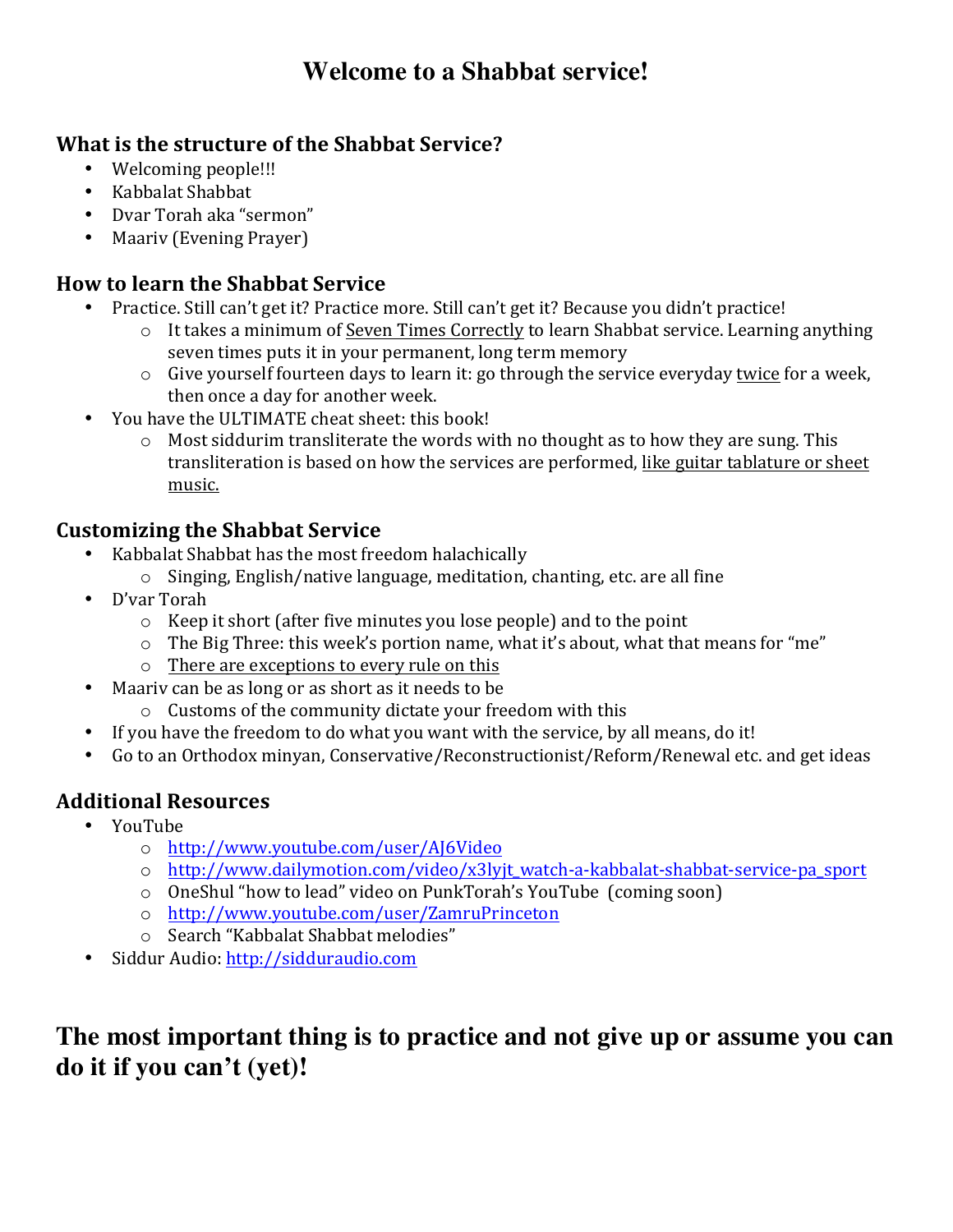## **Yedeed Neh-fesh**

Ye-did ne-fesh av ha-rach-aman. M-shoch aveh-decha el rit-zo-necha. Ya-rutz aveh-decha k-mo a-yal, yish-tach-a-veh el mul hada-re-cha. Ye-erav lo ye-di-doo-tach, mino-fet suf veh-chol ta-am. Hadur na-eh ziv ha-olam, na-fshi cho-lat a-hava-tach. A-nah el-nah r-fah nah lah, beh-harot-lah no-am zi-ve-cha. Oz tit-cha-zeik, veh-tit-ra-pei. VEH-haita lah Vatik ye-he-mun rach-a-mecha. Veh-chus-sa-nah al-ben ahu-vecha. Kiz-eh kama nich-sof nich-saf, lirot b-ti-fere-t uz-cha. Ana eli, mach-maad libi, chu-sa-nah veh-al-tita-lam. He-ga-leh-nah uf-ros cha-viv alai, et sukat shi-lo-mach. Ta-ir eretz mich-vo-da, na-gilah veh-nis-mecha-bach, Ma-heir a-huv, ki va mo-ed. Veh-cha-a-nei-ni ki-mei o-lam.

shim-chat o-lam.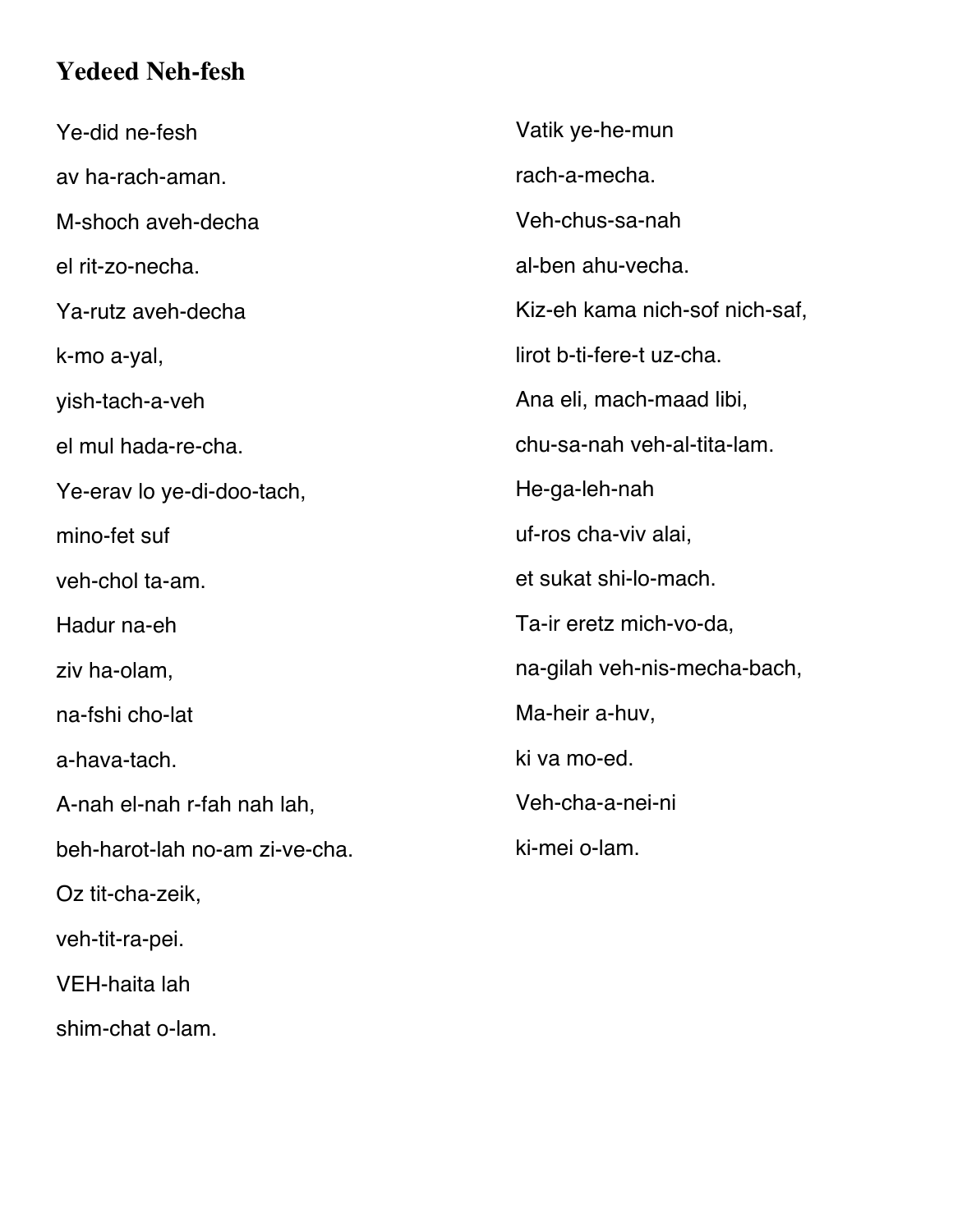# **Leh-chu N'ranena Psalm 95**

L-chu n-ran-na

la Adonai,

nari-ah

l-tzur yi-shei-nu.

N-kad-mah fa-nav

beh-toe-dah,

Biz-mi-rot nari-a lo.

## (SILENT PRAYER)

Ar-ba-im sha-nah

a-kut beh-dor.

Vah-o-mar

am to-aye lay-vav heim.

VEH-heim lo ya-du

du-ra-chai.

Asher nish-ba-ti

veh-api,

im yeh-vo-un

el-meh-nu-cha-ti.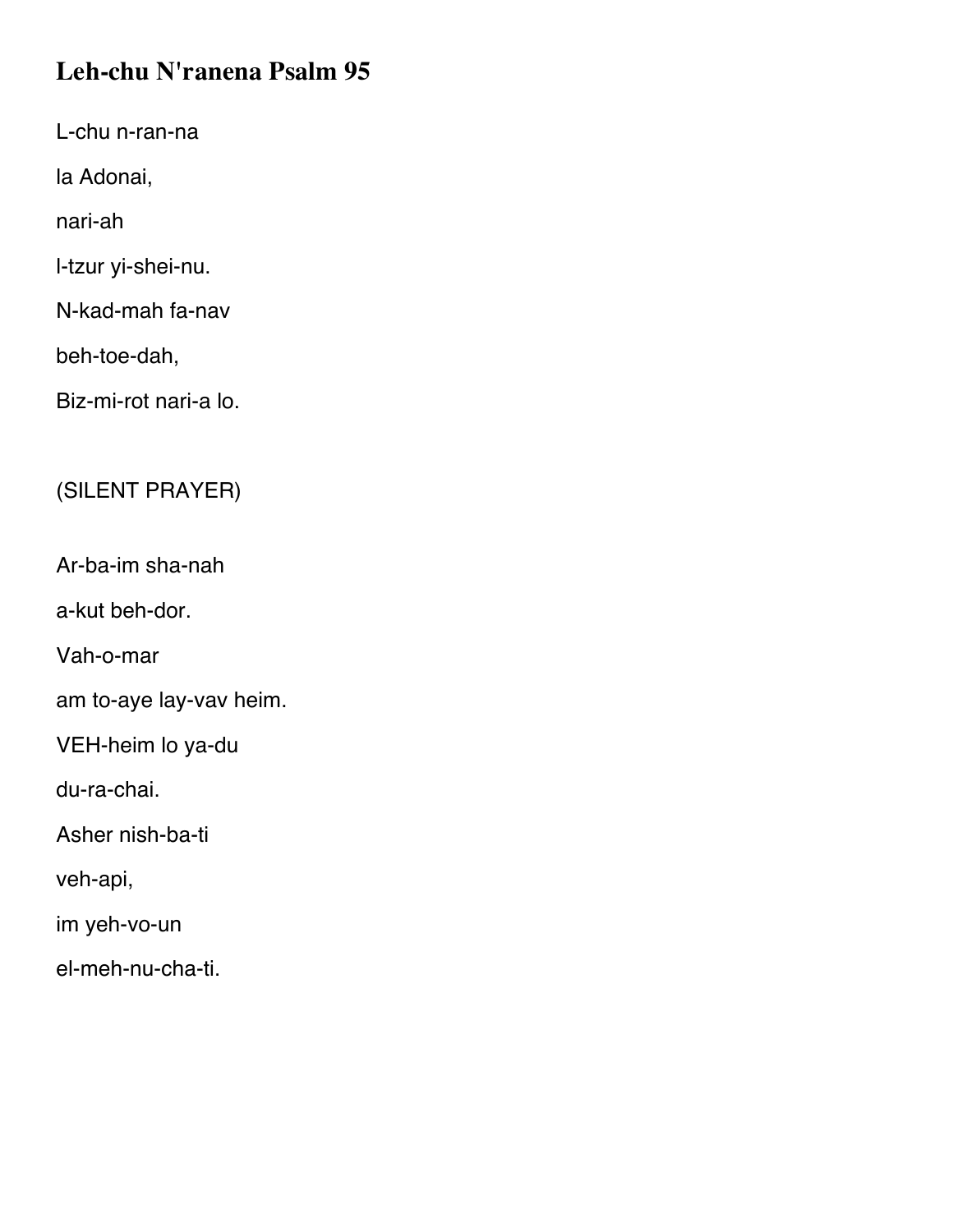# **Shiru LEH-Adonai Psalm 96**

| Shi-ru leh-Adonai shir cha-dash,   | Hish-tach-avu le-Adonai                  |
|------------------------------------|------------------------------------------|
| shi-ru leh-Adonai kol ha-aretz.    | b-hadrat ko-desh,                        |
| Shi-ru leh-Adonai                  | chilu-mi-pa-nav                          |
| bar-chu sh-mo,                     | kol ha-aretz.                            |
| bas-ru mi-yom, Il-yom y-shu-ato.   | Imru-va-goy-im                           |
| Sap-ru va-goy-im k-vodo,           | Adonai ma-lach,                          |
| b-kol ha-a-mim nif-lay-otav.       | af-ti-kon-tei-veil                       |
| Ki ga-dol Adonai,                  | bal-ti-mot.                              |
| um-hu-lal meh-od.                  | Ya-din a-mim                             |
| No-ra hu                           | b-mei-sharim,                            |
| al kol elo-him.                    | yis-m'chu ha-sha-mayim veh-ta-geil ha-a- |
| Ki kol el-ohei                     | retz.                                    |
| ha-amim el-i-lim,                  | Yi-ram ha-yam,                           |
| veh-Adonai, sha-mayim a-sah.       | u-meh-lo-o.                              |
| Hod veh-ha-dar                     | Ya-a-loz sa-dai                          |
| le-fan-av,                         | veh-chol asher bo.                       |
| oz veh-tif-eret beh-mik-dasho.     | Az y-ra-n-nu,                            |
| Havu I-Adonai mish-peh-chot a-mim, | kol at-zei ya-ar,                        |
| haveh-u I-Adonai ka-vod va-oz.     | lif-nei Adonai ki va.                    |
| Havu I-Adonai                      | Ki va,                                   |
| k-vod sh-mo.                       | lish-pot ha-aretz,                       |
| Seh-u min-chah,                    | yish-pot tei-veil                        |
| u-vo-u l-chatz-rotav.              | b-tze-dek.                               |
|                                    | Veh-amim be-em-un-ato.                   |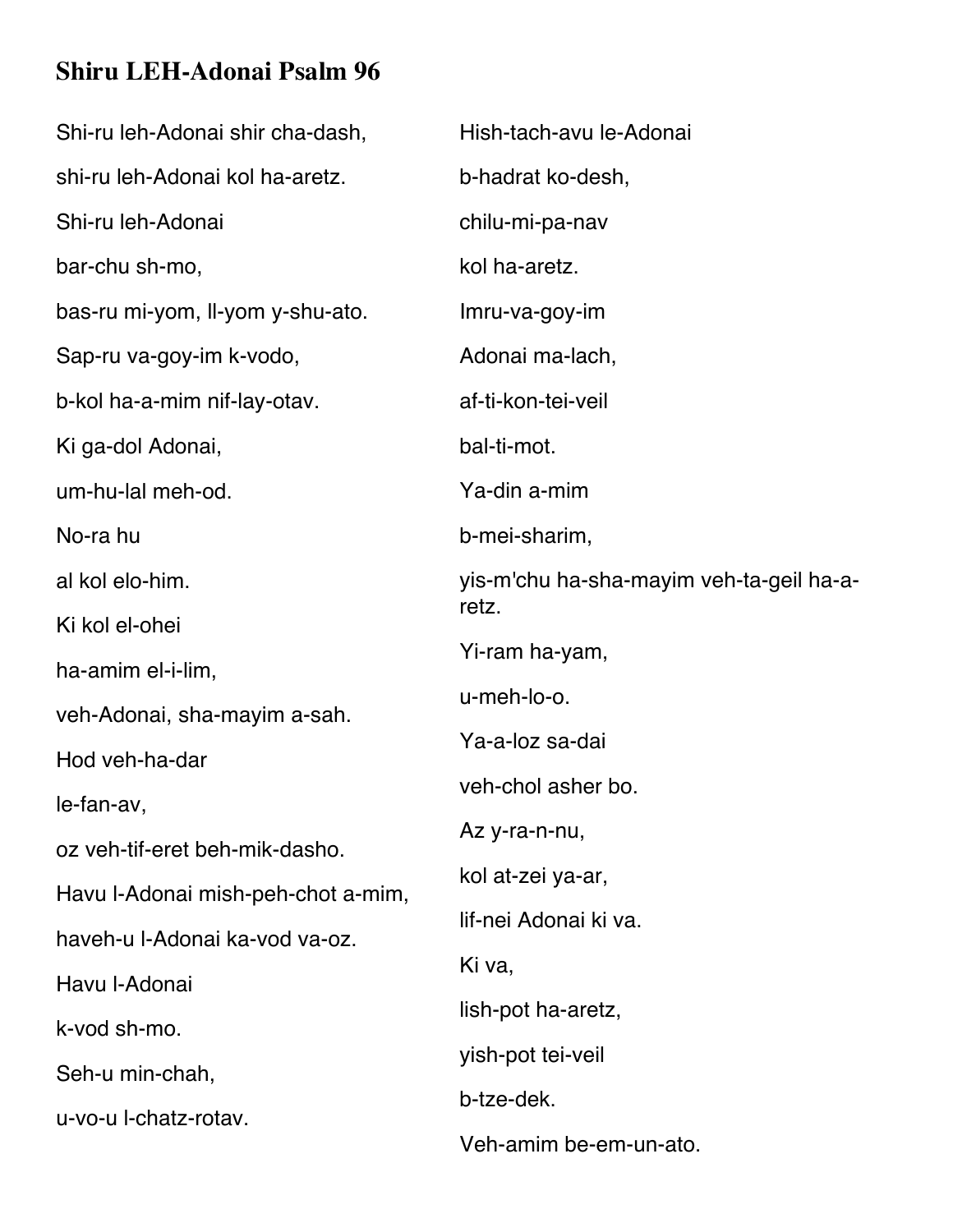# **Adonai Malach Tageil Ha-Eretz Psalm 97**

| Adonai ma-lach         | Or-zaru-a la-tza-dik |
|------------------------|----------------------|
| ta-geil ha-aretz,      | ul-yi-shrei leiv     |
| yis-meh-chu im ra-bim. | sim-chah.            |
| Anan va-a-ra-fel       | Sim-chu tza-di-kim   |
| she-vi-vah.            | bah-Adonai,          |
| Tze-dek u-mish-pat     | veh-ho-du            |
| mechon ki-so.          | leh-zei-cher kad-sho |
| (SILENT PRAYER)        |                      |

# **Mizmor Shiru LEH-Adonai Psalm 98**

| Miz-mor shiru leh-Adonai               | Zam-ru I-Adonai b-chi-nor,        |
|----------------------------------------|-----------------------------------|
| shir chadash,                          | b-chi-nor veh-kol-zim-rah.        |
| ki nif-la-ot asah.                     | Ba-cha-tzo-tz-rot veh-kol-shofar, |
| Ho-siah lo yeh-mi-no                   | hari-u lif-nei ha-melech Adonai.  |
| u-za ro-ah ko-da-sho.                  | Yi-ram ha-yam um-lo-o,            |
| Hodia Adonai yeh-shu-a-to.             | tei-veil veh-yosh-vei vah.        |
| Leh-ei-ni ha-goy-im gi-lah tzid-ka-to. | N-ha-rot yim-cha-u chaf           |
| Zachar chas-do veh emunah-to           | ya-chad har-im y-ra-nei-nu.       |
| leh-veit Yisrael.                      | Lif-nei Adonai, ki va,            |
| Ra-uh chol af-sei a-retz,              | lish-pot ha-aretz,                |
| Eit yeh-shu-at Eloheinu.               | yish-pot tei-veil b-tze-dek       |
| Hariu leh-Adonia kol ha-aretz.         | veh-amim b-mei-shar-im.           |
| Pitz-chu veh-ran-neh-nu veh-za-may-ru. |                                   |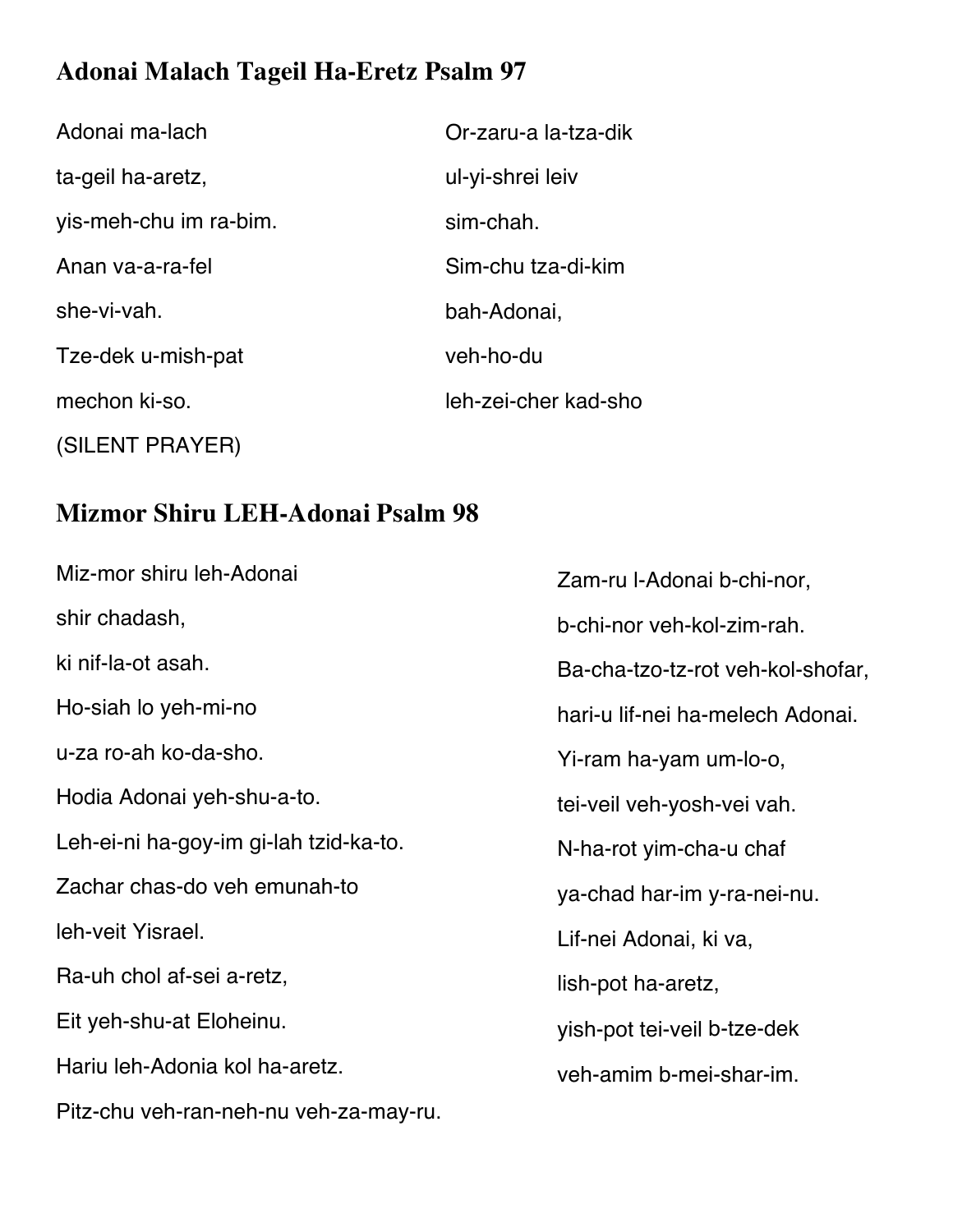# **Adonai Malach Yirg'zu Amim Psalm 99**

Adonai ma-lach

tir geh-zoo a-mim.

Yo-sheiv ku-ru-vim

ta-noot ha-aretz.

Adonai beh-zee-on

gah-dol.

Veh-ram hu

al kol ha-a-mim

(SILENT PRAYER)

Ro-me-mu, Adonai Eloheinu

veh-hish-tach-avu, l-har kod-sho

ki kadosh Adonai Eloheinu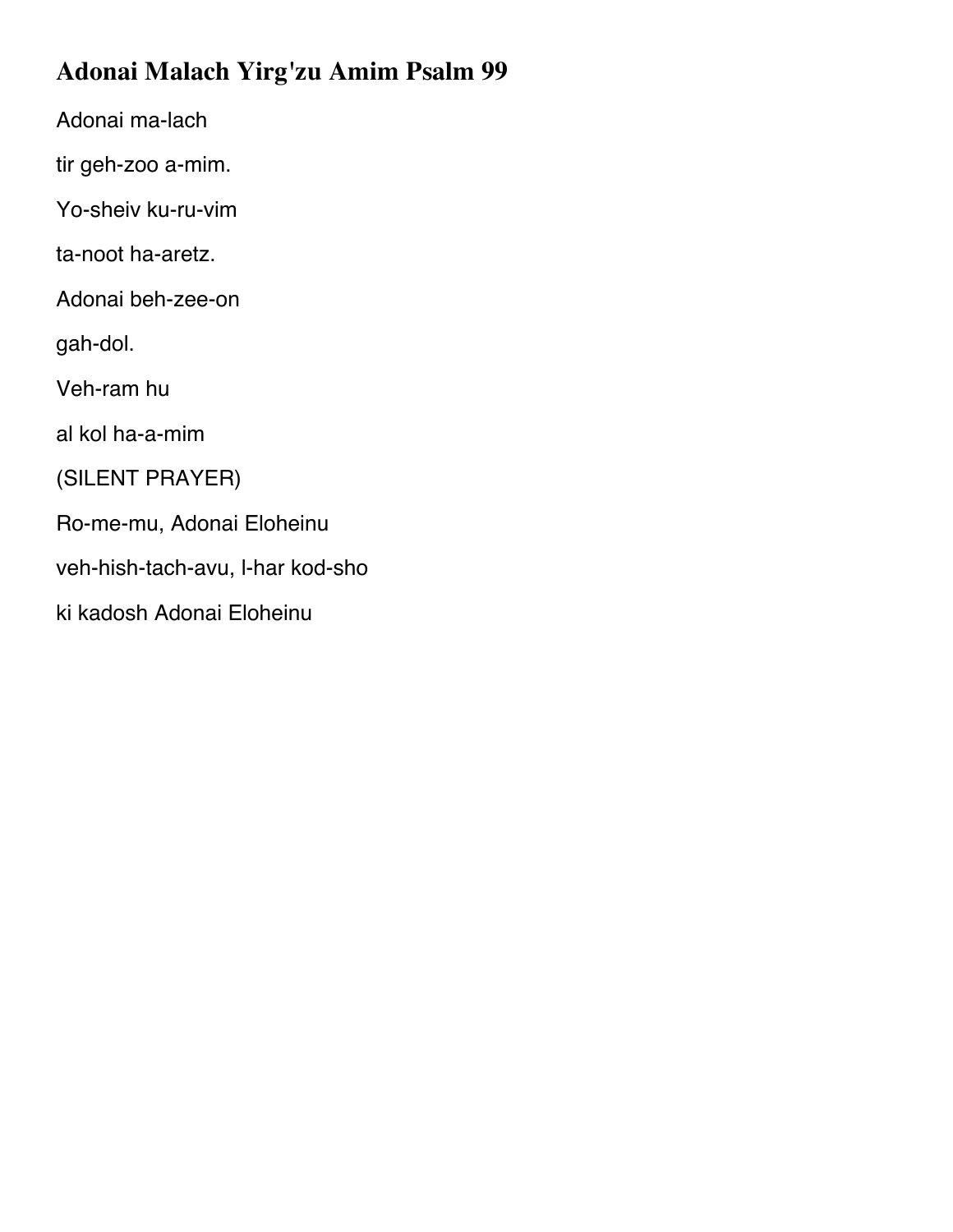# **Mizmor Leh-David Psalm 29**

Miz-mor leh-david havu leh-Adonai b-nei ei-lim, havu leh-Adonai ka-vod va-oz. *(AY AY AY)* Havu leh-Adonai k-vod sh-mo, Hish-tach-avu leh-Adonai b-had-rat kodesh. Kol Adonai al ha-mayim eil ha-ka-vod hir-im. Adonai, al mayim ra-bim. Kol Adonai ba-ko-ach. *(AY AY AY)* Kol Adonai beh-hadar. Kol Adonai sho-veir araz-im. Vay-sha-beir Adonai et ara-zei hal-el-va-non, Kol Adonai chot zeiveh-la a-vot-eish. Kol Adonai ya-chil mid-bar, yachil Adonai mid-bar ka-deish. Kol Adonai y-chol el lie-a-lote Va-yech-esof ye-a-rot, uveh-hei-cha-lo kulo o-meir ka-vod. *(AY AY AY)* Adonai leh-ama-bul ya-shav, va-yei-shev Adonai me-lech l-olam. Adonai oz leh-amo yi-tein, Adonai y-va-reich etamo va-shalom. *(AY AY AY)*

Va-yar-ki-dem

k-mo ei-gel.

Le-va-non,

ve-sir-y-on .

Keh-mo,

vain ray-a-mim. *(AY AY AY)*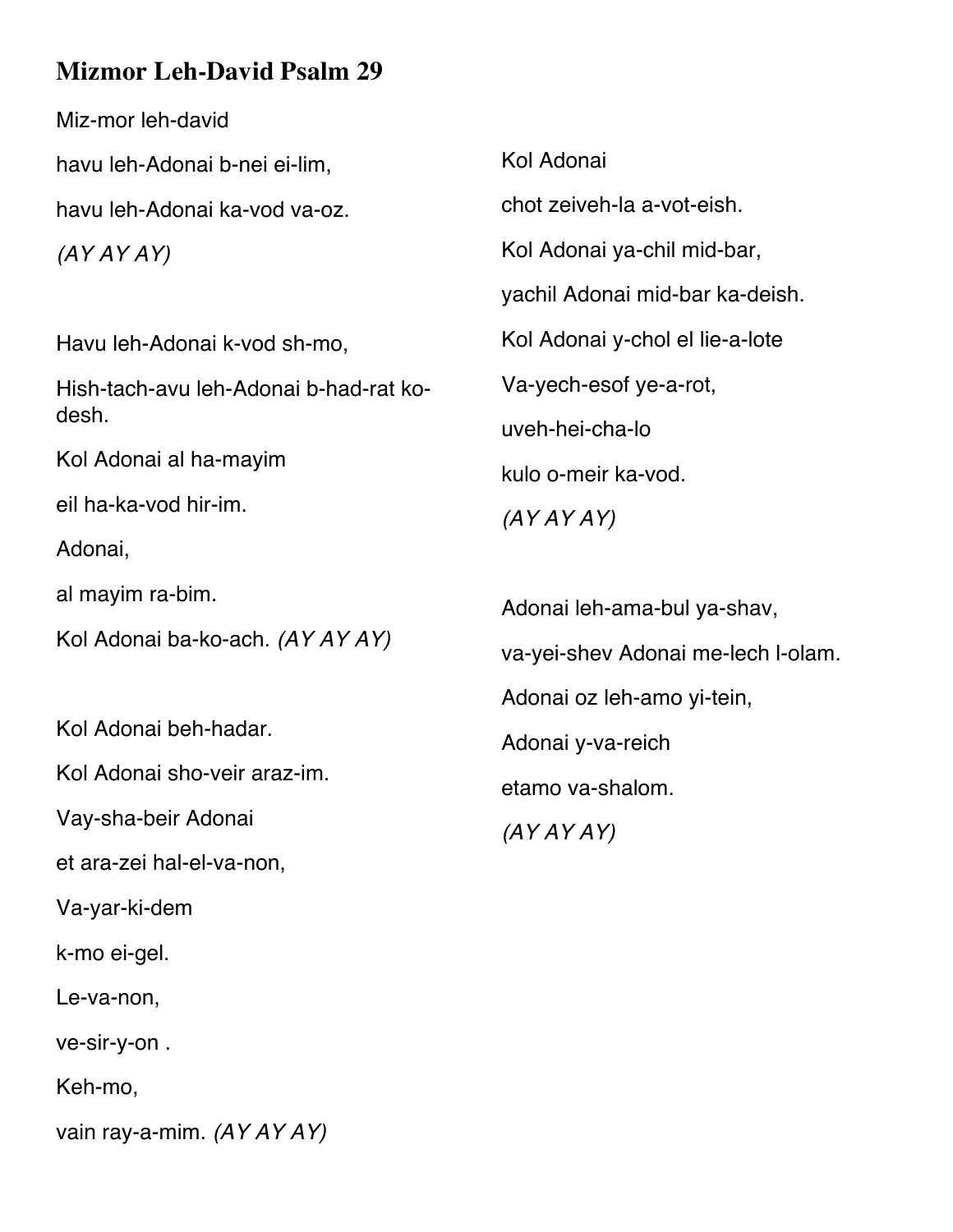## **Lecha Dodi**

Le-chah do-di, lik-rat ka-lah penei shabat ne-kabe-lah (x2)

Sha-mor ve-zachor be-di-bur e-chad hish-mi-anu el ha-mey-u-chad Adonai e-chad ush-mo e-chad le-shem ul-eti-fer-et ve-li-te-hi-lah  $\rightarrow$  Le-chah do-di...

- Lik-rat shabat le-chu ven-el-chah ki hi me-kor hab-ra-chah me-rosh mi-kedem ne-such-chah sof ma-a-she ba-mach sha-vah tech-lah  $\rightarrow$  Le-chah do-di...
- Mik-dash me-lech ir mel-u-chah ku-mi tze-i mi-toch ha-ha-fech-ah rav lach she-vet be-emek ha-bacha ve-hu ya-cha-mol a-la-lich chem-lah  $\rightarrow$  Le-chah do-di
- Hit-na-ari me-afar ku-mi lib-shi big-dei tif-ar-tech ami al yad ben Yishai beit ha-lach-mi kar-vah el naf-shi ge-a-lah  $\rightarrow$  Le-chah do-di...

Hito-re-ri, hito-re-ri, ki ba o-rech, ku-mi uri, uri, uri, shir da-beri, ke-vod Adonai a-laich nig-lah.  $\rightarrow$  Le-chah do-di...

Lo te-vo-shi ve-lo tik-al-mi. Mah tish-to-cha-chi Um-ah te-hemi. Bach ye-chesu ani-ei ami. Ve-niveh-ne-tah ir al ti-lah.  $\rightarrow$  Le-chah do-di...

Ve-hayu lim-shi-sah sho-sa-ich, ve-rach-aku kol miveh-la-ich. Ya-sis a-laich El-o-ha-ich, ki-me-sos cha-tan al ka-lah.  $\rightarrow$  Le-chah do-di...

Ya-min us-mol tif-rot-zi, ve-et Adonai ta-a-rit-zi. Al yad ish bein par-tzi, venis-me-chah ve-na-gi-lah. $\rightarrow$  Le-chah do-di...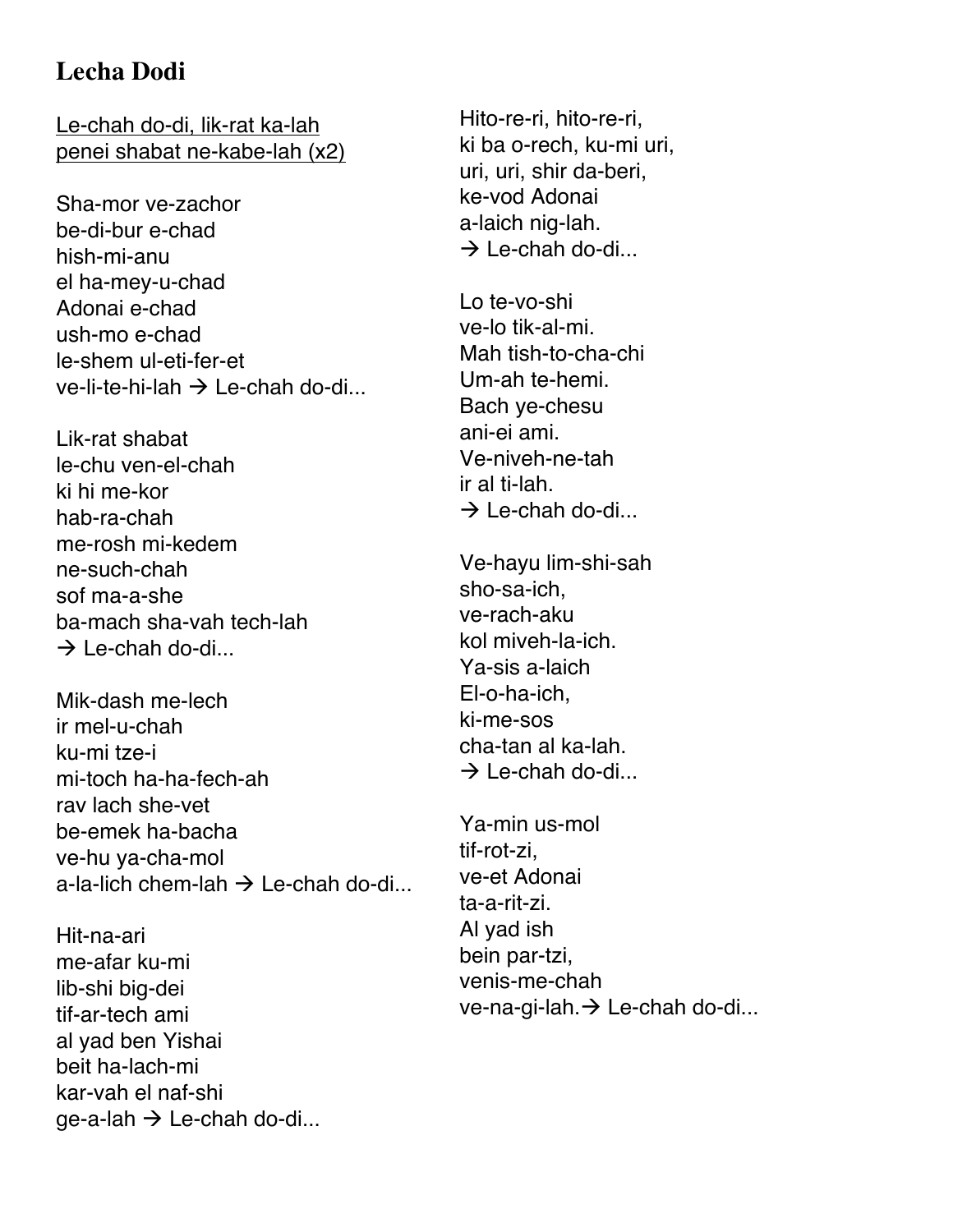# **Lecha Dodi (Continued)**

### (MOTION TO STAND – CHANGE MELODY)

Bo-i be-shalom a-teret ba-alah. Gam be-sim-chah u-vetz ah-al-ah. Toch e-mu-nei am se-gulah, bo-i kalah, bo-i kalah.  $\rightarrow$  Le-chah do-di...

#### **Mizmor Shir Psalm 92**

| Mizmor shir leh-yom ha-shabat.  | Od yeh-new-voon, beh-say-vah      |
|---------------------------------|-----------------------------------|
| Toveh-I-ho-dot I-Adonai.        | Day-shay-nim veh-ra-na-nim yi-who |
| UI-za-meir I-shim-cha elyon,    | Leh-ha-gid                        |
| ul-zameir l-shimcha elyon       | Ki ya-shar Adonai                 |
| (SILENT PRAYER)                 | Zoo-ri, zoo-ri,                   |
| Tzadik ka-ta-mar, yif-rach      | veh-lo aveh-la-tah-bo.            |
| Keh-eretz, ba-va-known, Yis-geh |                                   |
| Sheh-tu-lim,                    |                                   |
| Beh-veit Adonai.                |                                   |
| <b>Beh-chatz-rot Eloheinu</b>   |                                   |
|                                 |                                   |

yaf-ri-chu.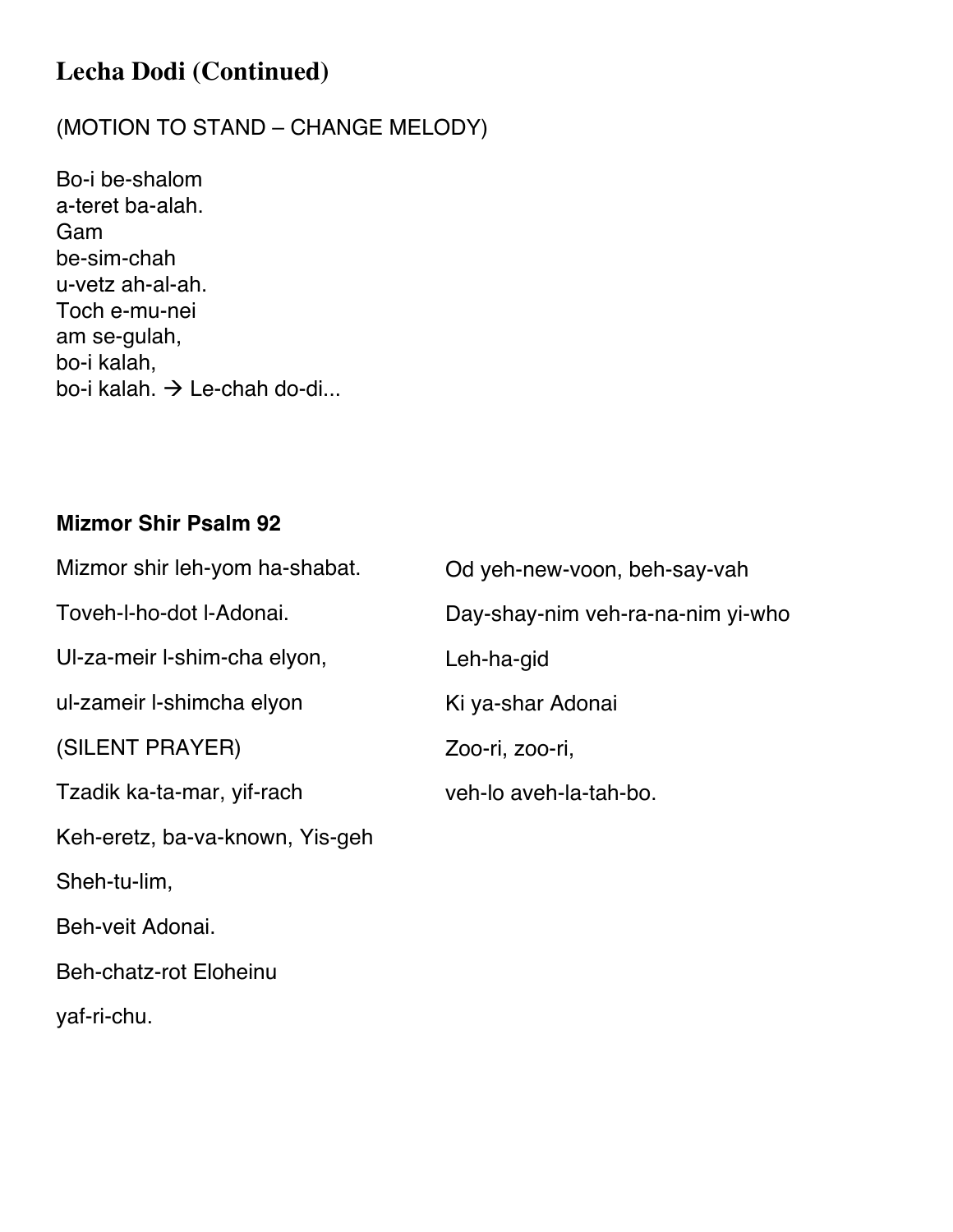### **Adonai Malach Psalm 93**

Adonai malach gay-oot la-veish.

La-veish Adonai

Oz heat a zar

Af tea-cone tay-vel

Ba-al ti-mot

(SILENT PRAYER)

Aid-o-techa

Nay em-nu mah-ode

La-veit cha

Na-a-vah ko-desh

Adonai lo-orech ya-min.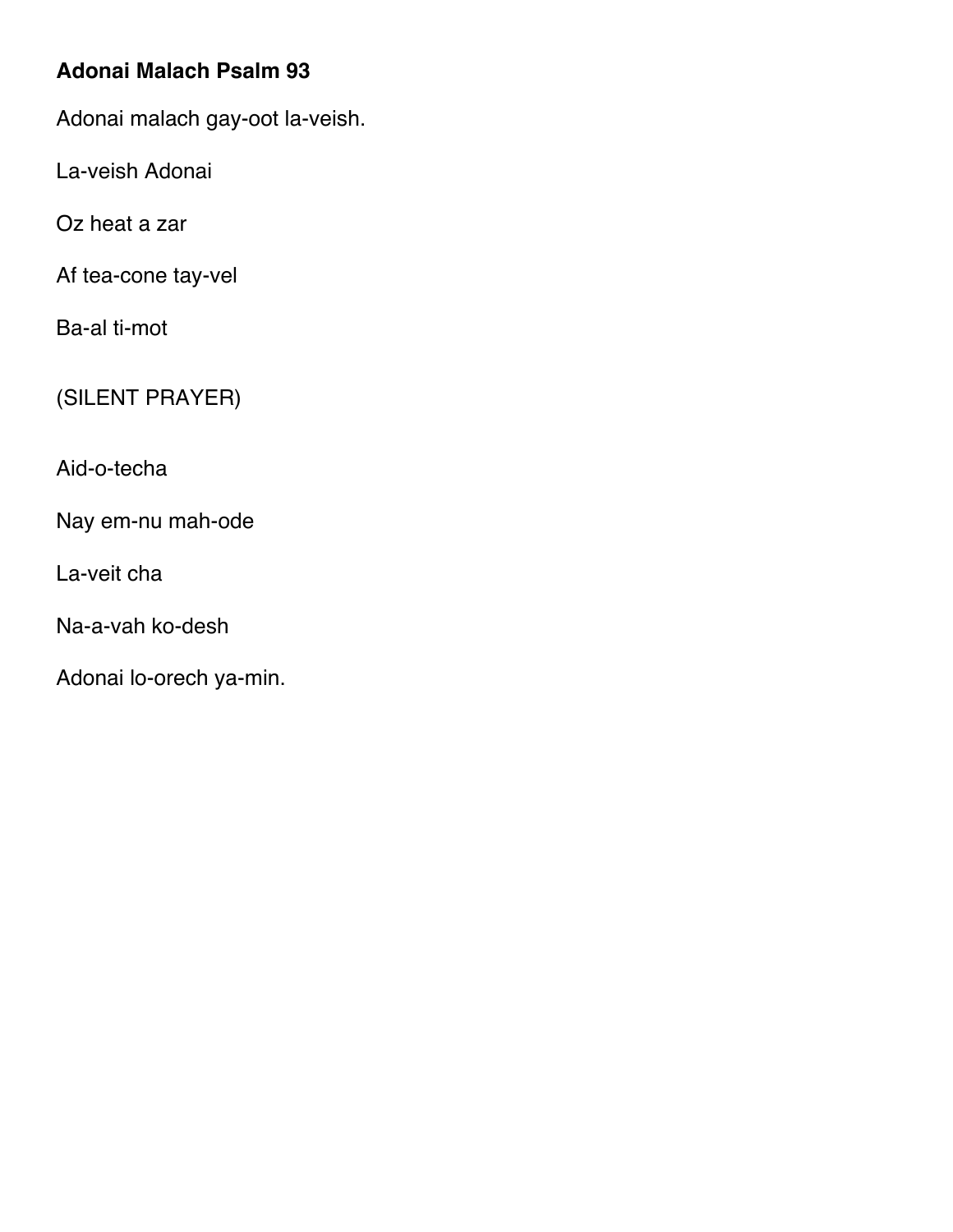### **Mourner's Kaddish**

Yit-ga-dal veh-yit-ka-dash sh-mei raba, b-al-ma di-veh-ra chi-ru-tei, veh-yam-lich mal-chu-tei b-chai-yei-chon uveh-yo-mei-chon uveh-chai-yei d-chol-beit Yis-ra-eil, ba-a-ga-la u-viz-man ka-riv, veh-im-ru: A-mein. Y-hei sh-la-ma ra-ba min sh-ma-ya, veh-cha-yim, a-lei-nu veh-al kol-Yis-ra-eil, veh-im-ru: Amein. O-seh sha-lom bim-ro-mav, hu ya-a-seh sha-lom a-lei-nu veh-al kol-Yis-ra-eil, veh-im-ru: A-mein.

(YOU & COMMUNITY):

Y-hei sh-mei ra-ba m-va-rach

l-a-lam ul-al-mei al-ma-ya.

Yit-ba-rach veh-yish-ta-bach,

veh-yit-pa-ar veh-yit-ro-mam veh-yit-na-sei,

veh-yit-ha-dar veh-yit-a-leh veh-yit-ha-lal, sh-mei d-ku-d-sha,

b-rich hu,

l-ei-la min kol bir-cha-ta veh-shi-ra-ta,

tush-b-cha-ta veh-ne-che-ma-ta, da-a-mi-ran b-al-ma,

veh-im-ru: A-mein.

**At the end of the Kaddish comes the d'var Torah before Ma'ariv Shabbat.**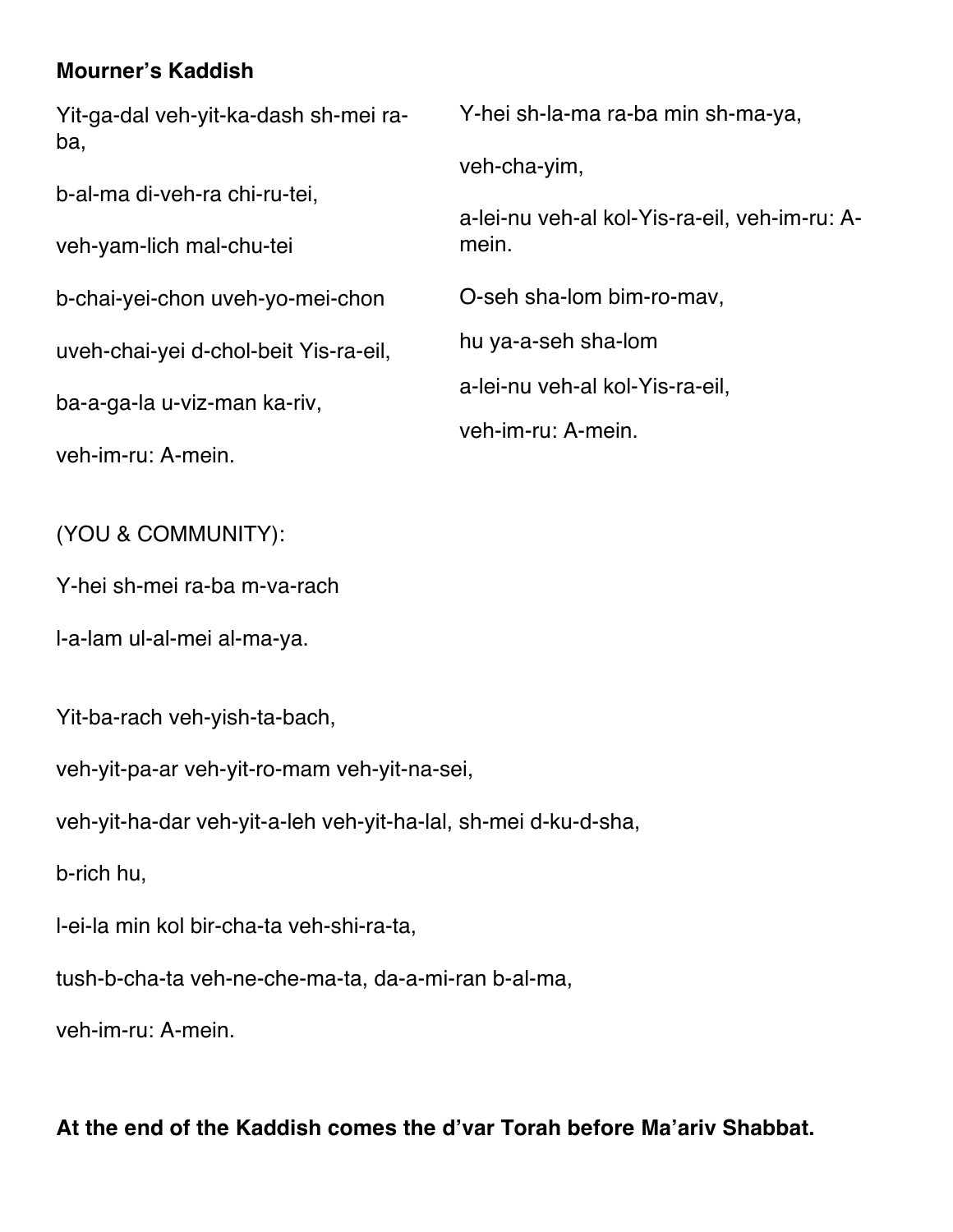#### **Ma'ariv Shabbat**

#### **Bar'chu**

(YOU): Bar-chu et Adonai ham-e-vo-rach. (PAUSE) (COMMUNITY): Baruch Adonai ham-e-vo-rach l-olam va-ed (YOU): Ba-ruch Adonai ham-e-vo-rach l-olam va-ed

## (SILENT PRAYER)

#### **Ma'ariv Aravim**

U-ma-veir-yom oo-may-vi lie-lah oo-maveh-dill bein-yom oo-may-vi lie-lah Adonai zee-vah-oat shemo Ale-vie veh-ka-yam Ta-mid yim-loach aleinu leh-olam va-ed. Baruch atah Adonai ha-ma-ariv ara-vim.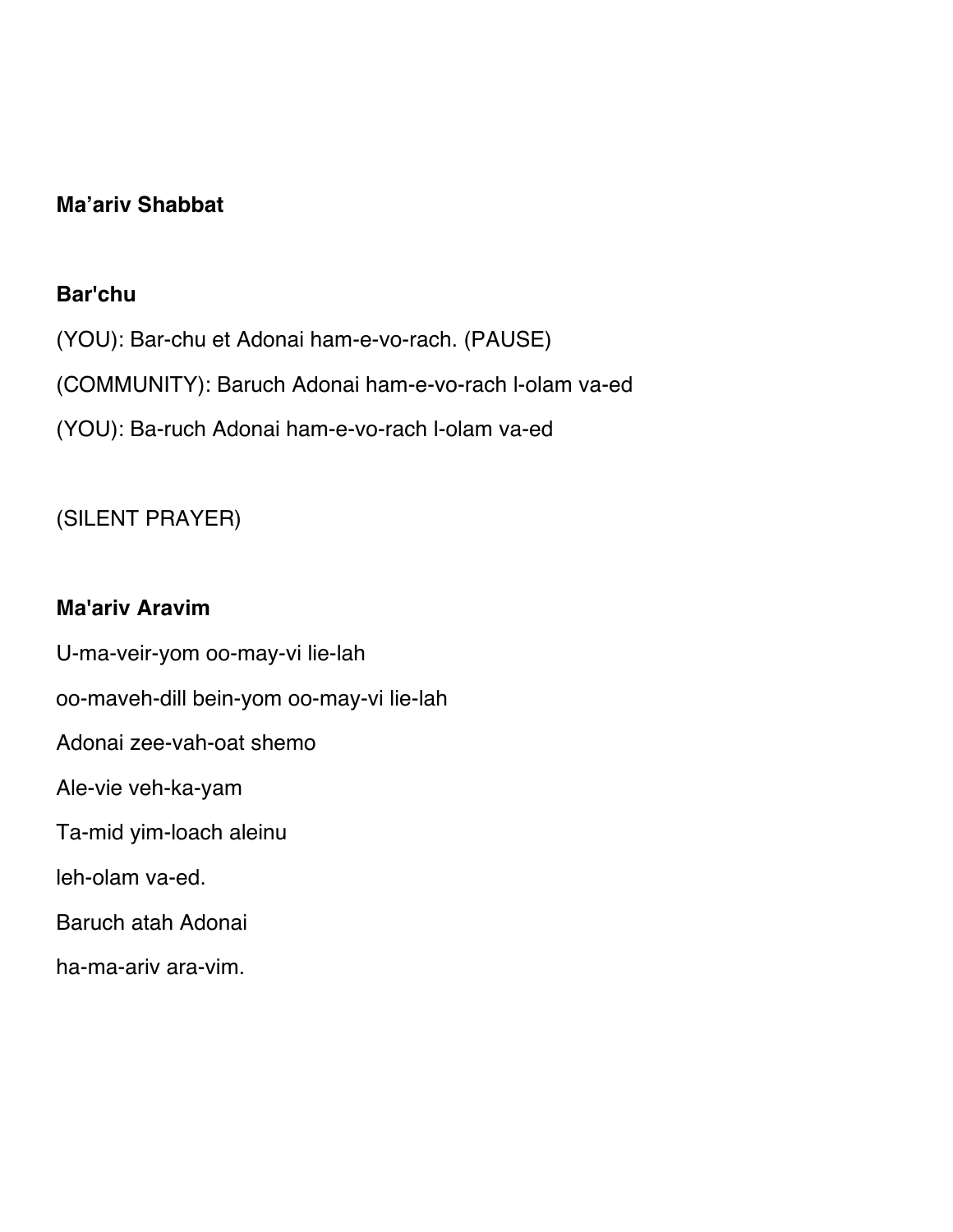#### **Ahavat Olam**

Ahavat olam beit yisra-eil am-cha-haveh-ta, torah u-mitzvot, chukim umish-patim o-tanu lima-deh-ta. Al kein Adonai Eloheinu, b-shoch-veinu uveh-ku-mei-nu nasi-ach b-chu-ke-cha. VEH-nis-mach b-diveh-rei, tora-techa uveh-mitzva-techa l-olam va-ed. Ki heim chay-einu veh-or-ech yam-einu, veh-or-ech yam-einu. Uva-hem neh-geh yo-mam va-lie-lah, yo-mam va-lie-lah. Veh-a-havat-cha al ta-sir mim-enu l-olam-im. Baruch at-ah Adonai,

oheiv amo yisra-eil.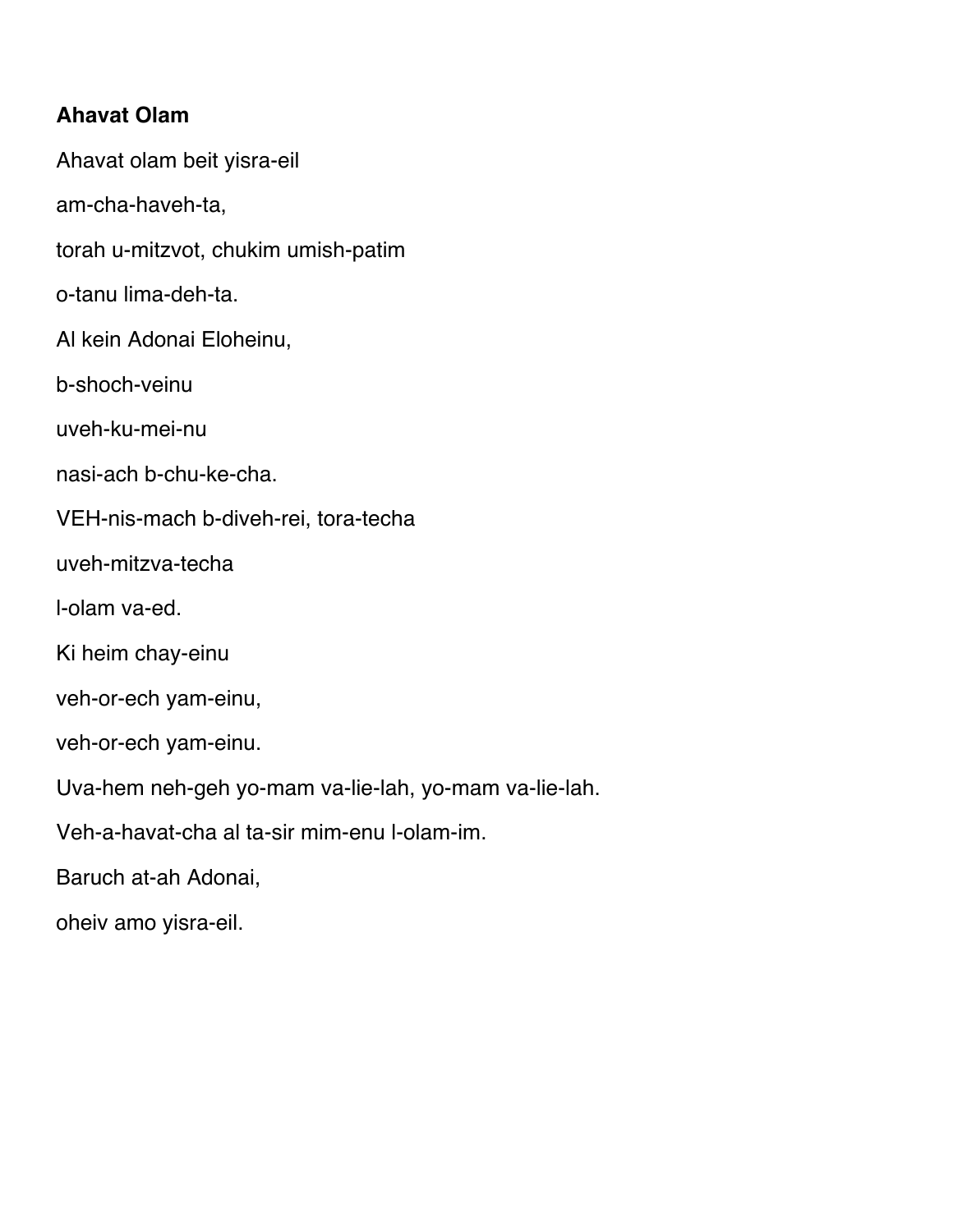#### **Shema / Veh-ahavta**

Shema Yisra-eil, Adonai Eloheinu, Adonai Echad. (QUIETLY): Baruch sheim k'vod mal-chuto l-olam va-ed.

| Veh-a-haveh-ta,               | Beh-shiveh-techa                         |  |
|-------------------------------|------------------------------------------|--|
| eit Adonai elo-heh-cha.       | b-veit-techa,                            |  |
| Beh-chol leh-vaveh-cha,       | uveh-lech-teh-cha, va-der-ech.           |  |
| uveh-chol naf-sha-cha,        | Uveh-shoch-b-cha, uveh-kum-echa.         |  |
| uveh-chol m-od-eh-cha.        | Uk-shar-tam I-ot, al ya-de-cha,          |  |
| Veh-ha-yu                     | veh-ha-yu l-tote-a-fote                  |  |
| had-va-rim ha-aye-leh.        | bein ein-eh-cha.                         |  |
| Asher ano-chi,                | Uch-taveh-tam.                           |  |
| mit-zaveh-cha.                | Al me-zuzot bei-techa,                   |  |
| Ha-yom, al leh-vaveh-veh-cha. | u-vish-a-recha. (SILENT)                 |  |
| Ve-shi-nan-tam                |                                          |  |
| leh-van-eh-cha,               | Adonai Elo-hay-chem e-met. (SILENT)      |  |
| veh-di-bar-ta-bam.            |                                          |  |
|                               | Oo-mal-chu-toe, beh-rat-zone             |  |
|                               | ki-beh-lu al-aye-hem.                    |  |
|                               | Mosheh u-Miriam u-ven-aye Yisroel        |  |
|                               | Leh-cha anu shi-rah beh-sim-chah ra-bah, |  |
|                               | Veh-amru choo-lam                        |  |

(TURN PAGE IMMEDIATELY)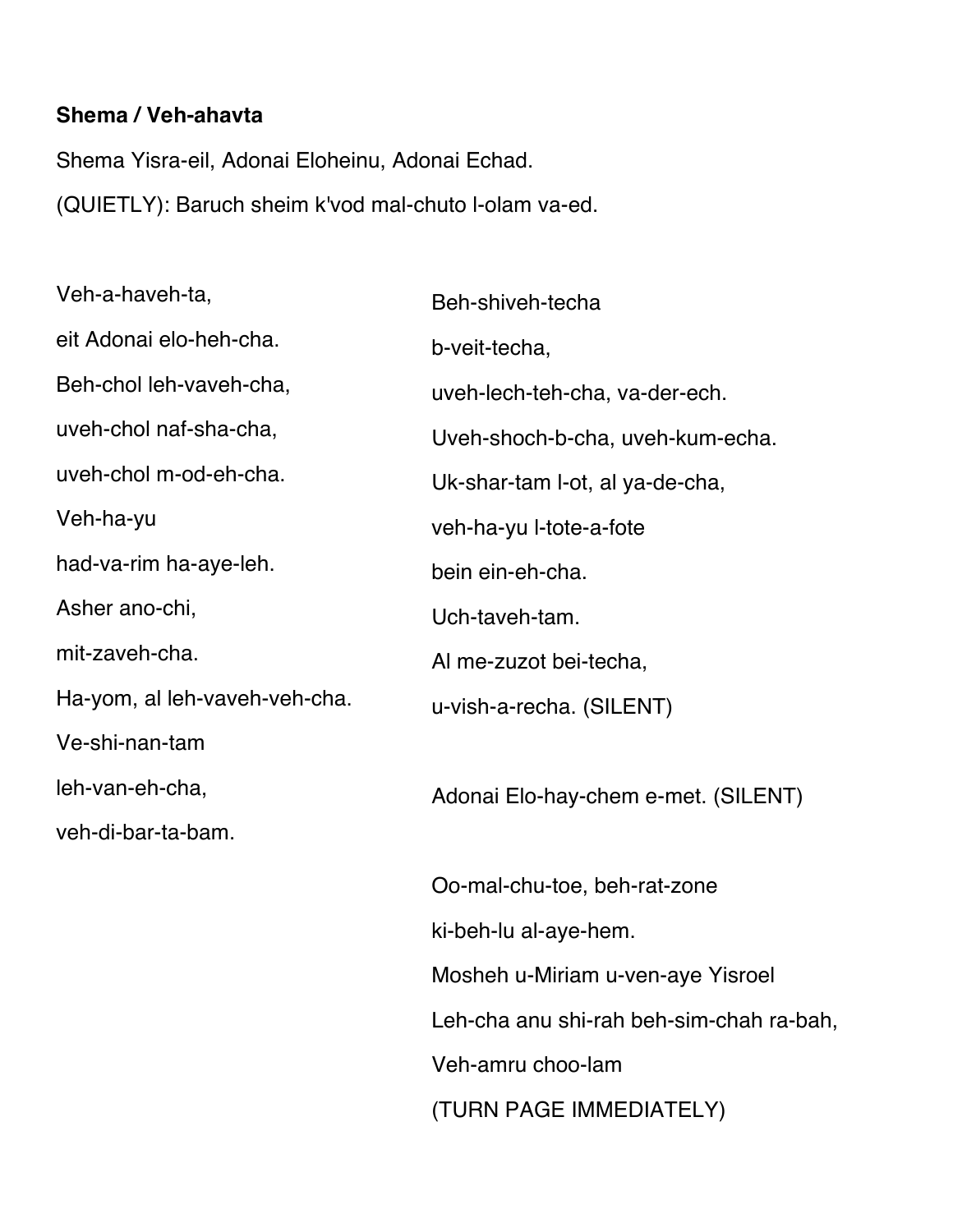#### **Mi Chamochah**

Mi chamochah, ba-ei-lim Adonai. Mi ka-mo-chah, ne-dar ba-kodesh nora te-hi-lot, os-ay feh-leh. (PAUSE)

Mal-chut-cha rah-oo va-neh-cha Bo-kay-a yam, leaf-nay Mosheh Zay aye-li a-nu veh-am-ru. (TOGETHER) *Adonai yim-loch leh-olam va-ed.*

Ven-eh-mar ki fa-dah Adonai et Ya-cove oo-gah-lo mi-yad cha-zak mi-may-nu. Baruch atah Adonai, ga-al yisra-eil. (SILENT)

#### **Hashkiveinu**

Oosh-more zay-tay-nu oo-voe-aye-nu Leh-chayim oo-leh-shalom, may-a-tah veh-odd olam Oof-ros aleinu sukkat shalom. Baruch ata Adonai, ha-poe-race sukkat shalom Aleiunu kay-al-kol amo Yirsroel Vay-al Yeru-sha-lie-im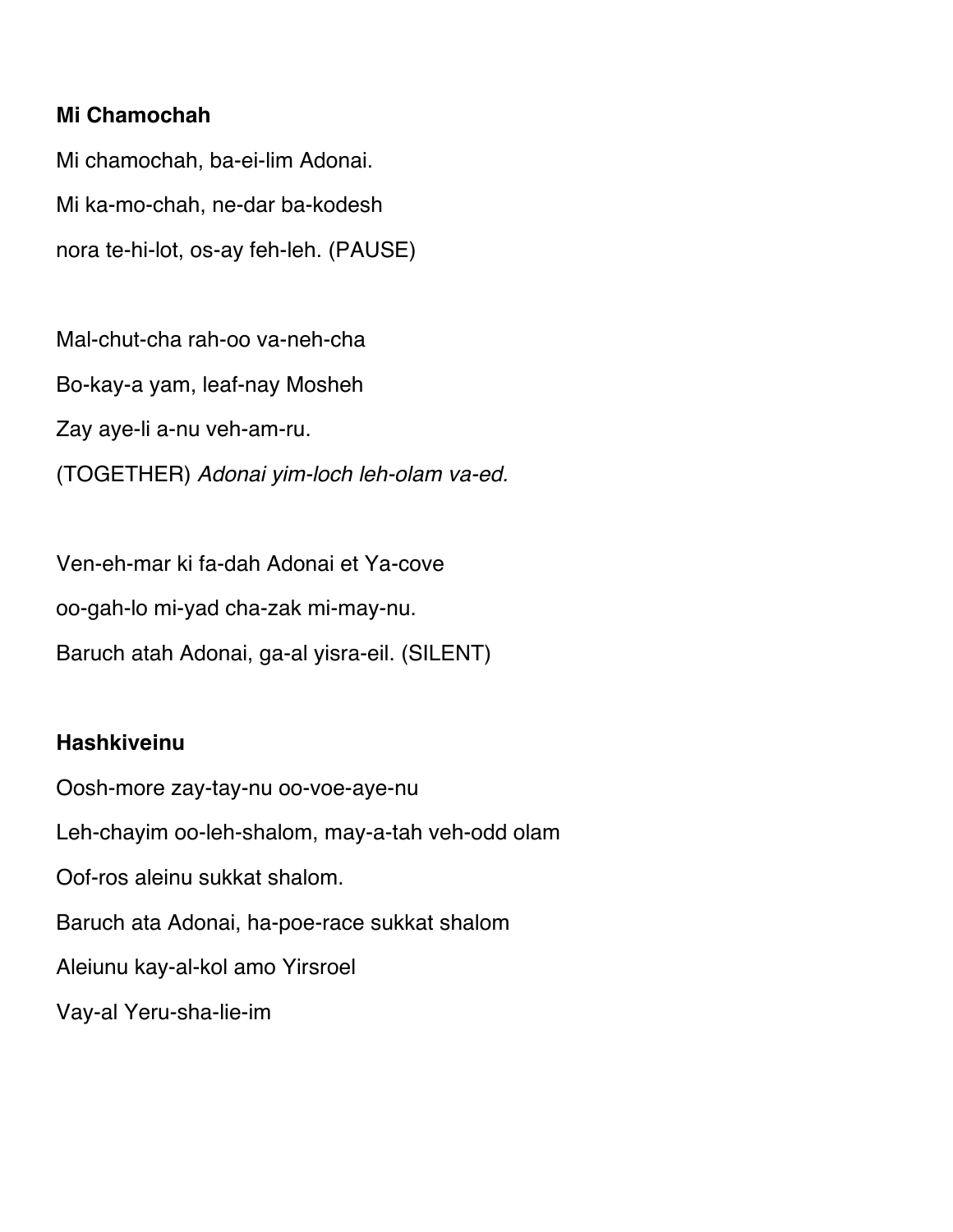#### **Veh-shamru**

Veh-sham-ru veh-nei yisra-el et ha-shabat, la-sot et ha-shabat l-doro-tam beh-rit o-lam. (2x)

Be-ini u-vein b-nei yisra-eil ot hi l-olam, ot hi l-olam, ot hi l-olam.

Veh-sham-ru … (2x) Ki shei-shet ya-mim a-sah Adonai a-sah Adonai, a-sah Adonai et ha-shamayim veh-et ha-aretz

Veh-sham-ru … (2x)

u-va-yom hash-vi-i

sha-vat vayin-a-fash, sha-vat vayin-a-fash, sha-vat vayin-a-fash

Veh-sham-ru … (2x)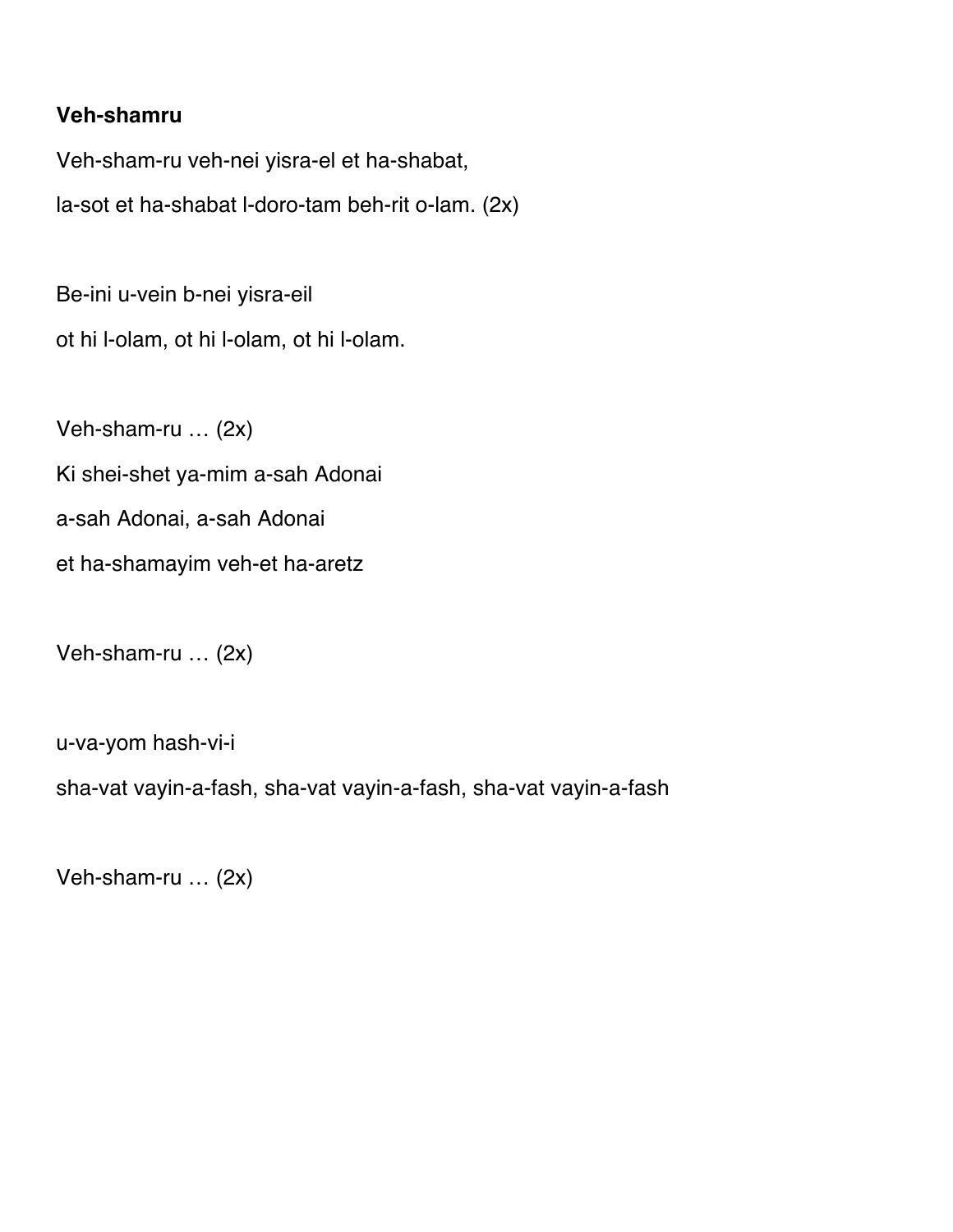#### **Chatzi Kaddish**

Yit-ga-dal veh-yit-ka-dash sh-mei ra-ba b-al-ma di-veh-ra chi-ru-tei veh-yam-lich mal-chu-tei b-chai-yei-chon, uveh-yo-mei-chon uveh-chai-yei d-chol-beit Yis-ra-eil, ba-a-ga-la, ba-a-ga-la u-viz-man ka-riv, veh-im-ru: A-mein. Y-hei sh-mei ra-ba m-va-rach l-a-lam ul-al-mei al-ma-ya. yit-ba-rach Yit-ba-rach veh-yish-ta-bach, veh-yit-pa-ar veh-yit-ro-mam veh-yit-na-sei, veh-yit-ha-dar veh-yit-a-leh veh-yit-ha-lal, sh-mei d-ku-d-sha, b-rich hu, l-ei-la min kol bir-cha-ta veh-shi-ra-ta, tush-b-cha-ta veh-ne-che-ma-ta, da-a-mi-ran b-al-ma, veh-im-ru: A-mein.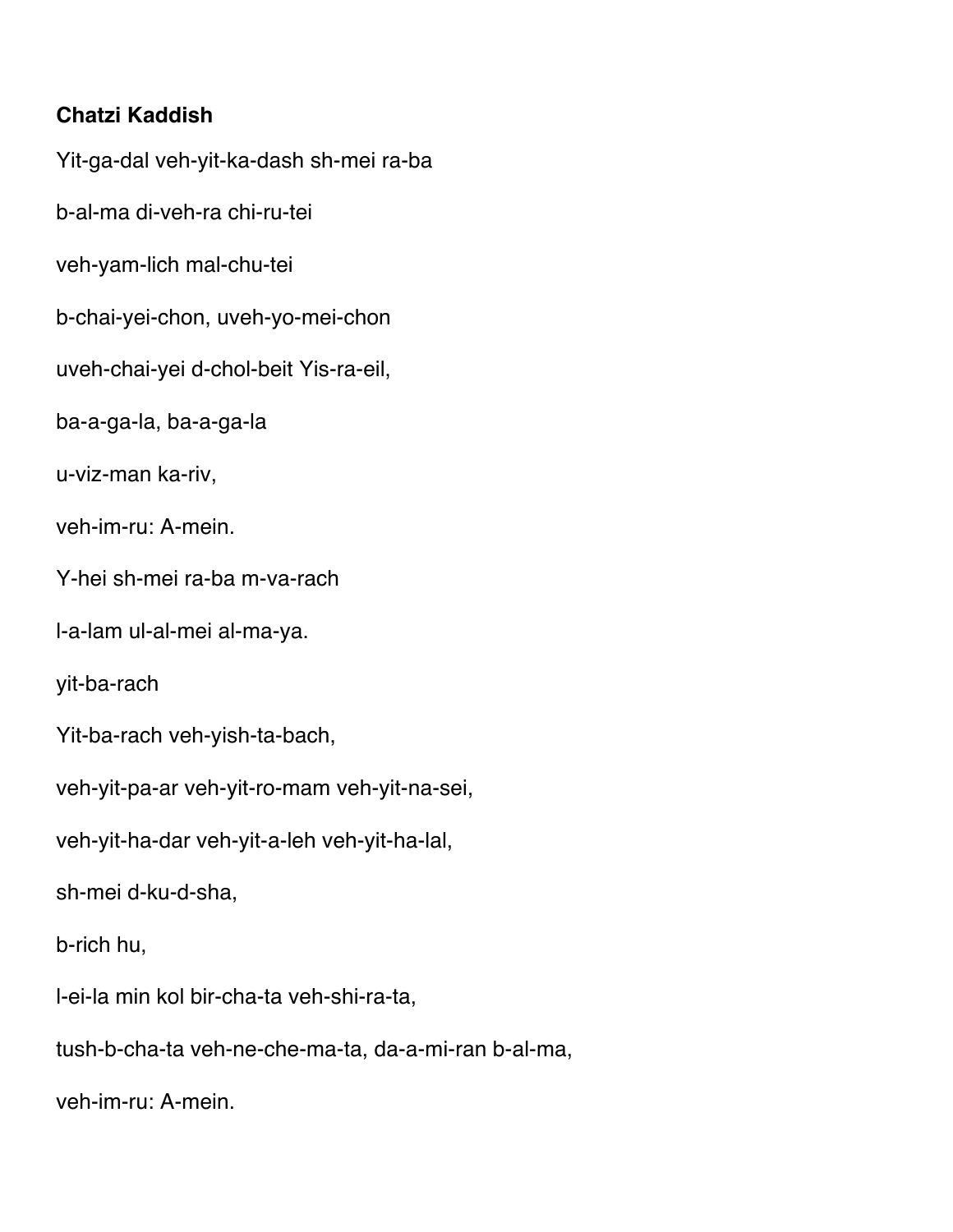## **Silent Amidah**

## **(Reader starts silent then reads aloud when she/he reaches this point in the service)**

| Vie-hulu ha-shamayim veh-ha-aretz                                | Key vam raht-zah leh-han-i-ach lay-him  |  |
|------------------------------------------------------------------|-----------------------------------------|--|
| Veh-chol-za-vaam                                                 | Leh-fanav na-aveh-ode beh-ear-yah       |  |
| Va-yeh-chal Elohim                                               | va-fa-chad                              |  |
| ba-yom hash-vi-i                                                 | Veh-nodeh lee-shmoe beh-cole yom tamid. |  |
| Melachto asher asah                                              | Me-on ha-brachot                        |  |
| Vay-ish-boat bayom hash-vi-i                                     | El ha-hoda-oat Adon ha-shalom,          |  |
| mi-kol melach-toe asher asah                                     | meh-kad-aish ha-Shabbat                 |  |
| vie-ya-var-ech Elohim                                            | Oom-meh-varech sh-vi-I ooh-men-i-ach    |  |
| et yom hash vi-vi                                                | bee-koo-doosha leh-am                   |  |
| vie-kad-aish o-toe                                               | meh-doo-shnay oneg                      |  |
| key vo sha-vat mi-kol me-lach-toe                                | Zecher leh-ma-asay veh-reh-sheet        |  |
| asher bara Elohim la-a-sote                                      |                                         |  |
| (PAUSE)                                                          |                                         |  |
| Baruch atah Adonai, Eloheinu ve-Elohei avo-tain-oo ve-imo-tainu. |                                         |  |
| Elohei Avraham, Elohei Yitzhak, veh-Elohei Yaakov.               |                                         |  |
| Elohei Sarah, Elohei Rivkah, Elohei Rachel, veh-Elohei Leah      |                                         |  |
| Ha-el Haga-dol, Ha-gi-bor, veh-ha-norah el-el-yon                |                                         |  |
| Koe-naish shamayim veh-ha-haretz.                                |                                         |  |
| Ma-gain a-vote bid-varo                                          |                                         |  |
| Meh-chai-yeah meh-team beh-ma-amaro                              |                                         |  |

Ha-el ha-kadosh she-ain kamo-who

He-men-i-ach leh-amo beh-yom Shabbat code-show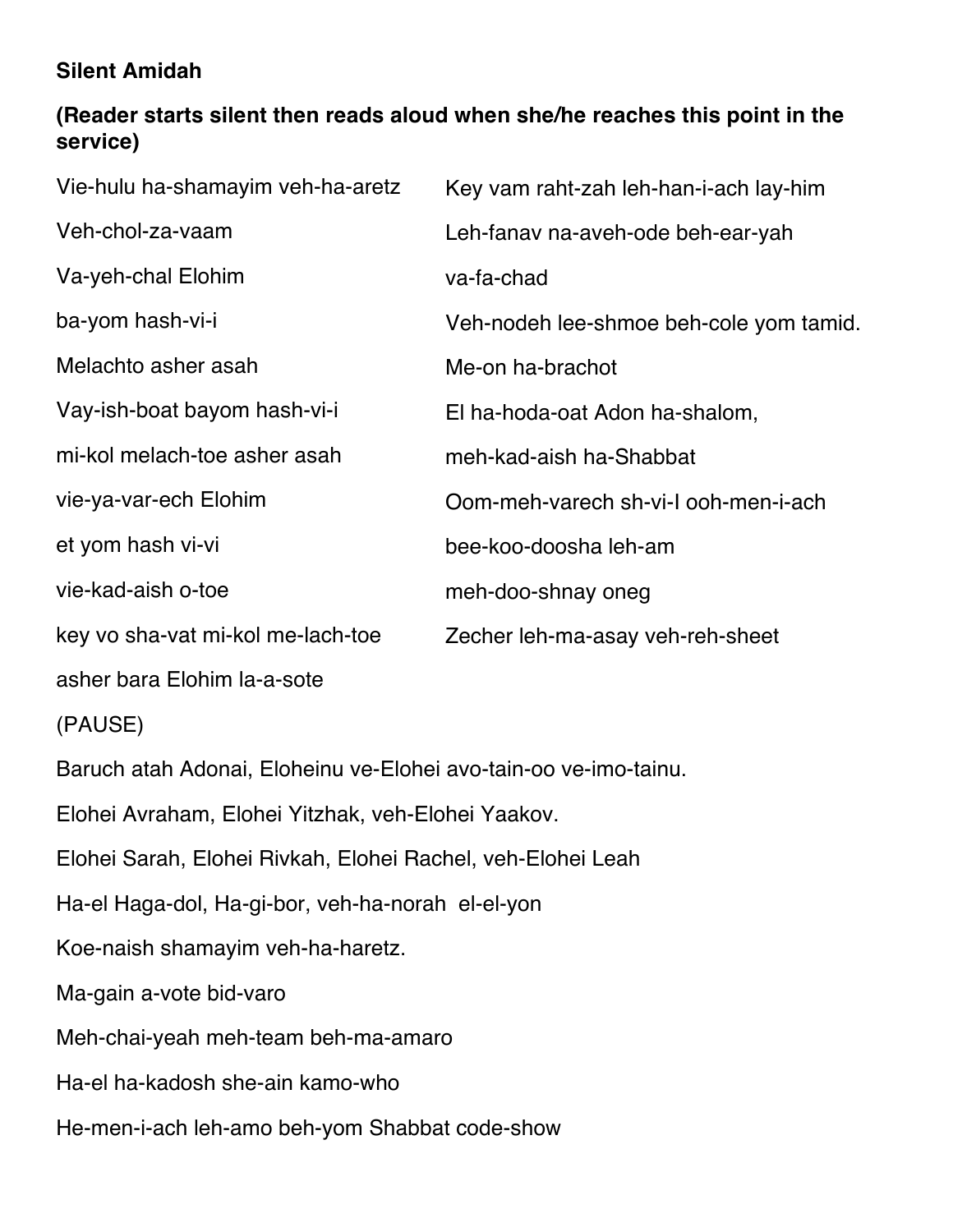### **Kaddish Shalem**

| Yit-ga-dal veh-yit-ka-dash sh-mei ra-ba, | Tit-ka-bell zeh-lote-hon                               |
|------------------------------------------|--------------------------------------------------------|
| b-al-ma di-veh-ra chi-ru-tei,            | uveh-aut-hone deh-chol yisrael                         |
| veh-yam-lich mal-chu-tei                 | ka-dam a-vu-hone di vish-maya                          |
| b-chai-yei-chon uveh-yo-mei-chon         | veh-imru: amein                                        |
| uveh-chai-yei d-chol-beit Yis-ra-eil,    | Y-hei sh-la-ma ra-ba min sh-ma-ya,                     |
| ba-a-ga-la u-viz-man ka-riv,             | veh-cha-yim,                                           |
| veh-im-ru: A-mein.                       | a-lei-nu veh-al kol-Yis-ra-eil, veh-im-ru: A-<br>mein. |
| (YOU & COMMUNITY):                       | O-seh sha-lom bim-ro-mav,                              |
| Y-hei sh-mei ra-ba m-va-rach             | hu ya-a-seh sha-lom                                    |
| I-a-lam ul-al-mei al-ma-ya.              | a-lei-nu veh-al kol-Yis-ra-eil,                        |
|                                          | veh-im-ru: A-mein.                                     |

Yit-ba-rach veh-yish-ta-bach,

veh-yit-pa-ar veh-yit-ro-mam veh-yit-na-sei,

veh-yit-ha-dar veh-yit-a-leh veh-yit-ha-lal, sh mei d-ku-d-sha,

b-rich hu,

l-ei-la min kol bir-cha-ta veh-shi-ra-ta,

tush-b-cha-ta veh-ne-che-ma-ta, da-a-mi-ran b-al-ma,

veh-im-ru: A-mein.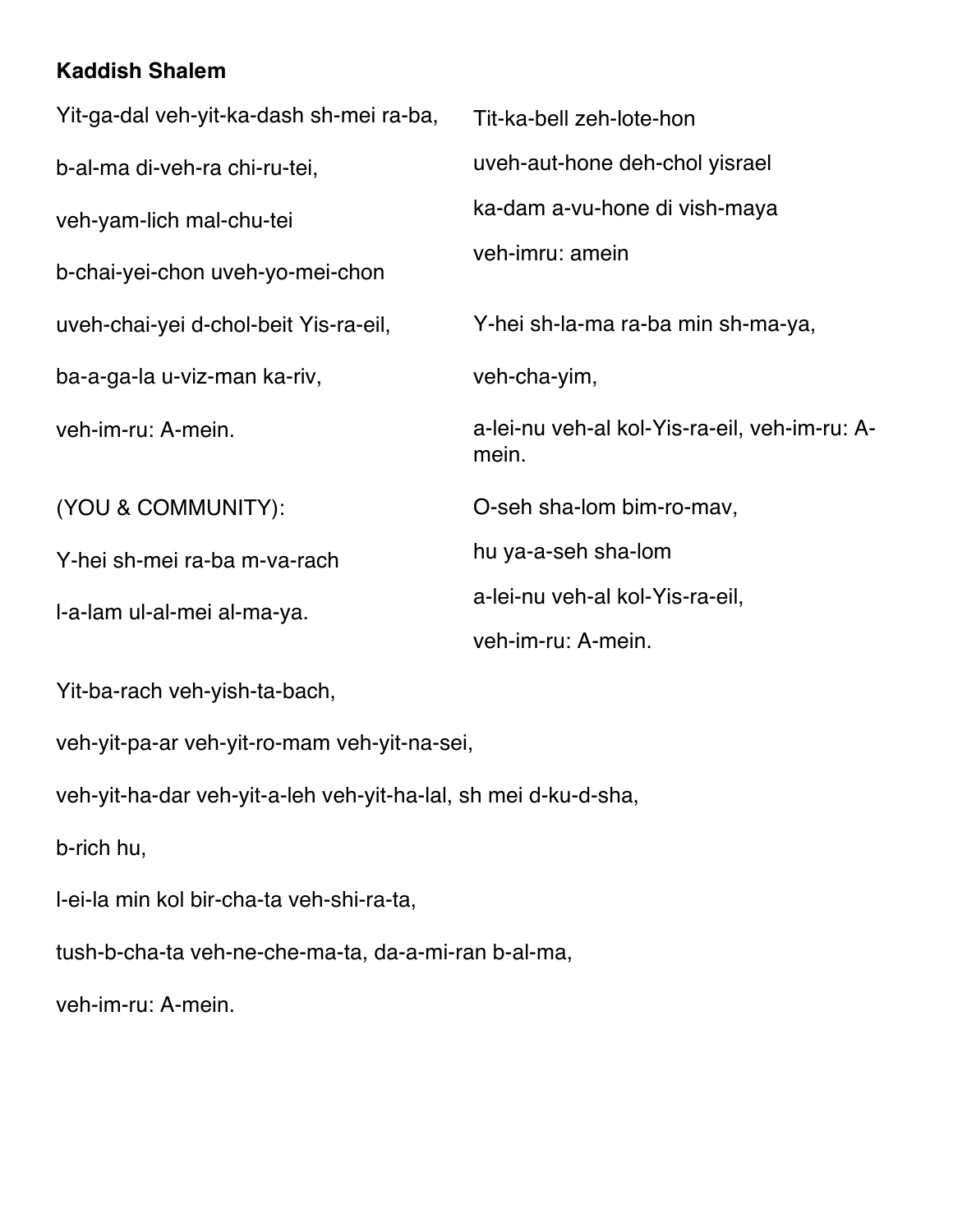## **Aleinu**

Aleinu leh-shabei-ach la-adon hakol, La-tate geh-dulah leh-yote-zer bray-sheet, shelo asa-new keh-go-yay ha-arat-zote, velo samanu, keh-mish-peh-chot ha-ada-mah, shelo sam chel-kay-new ka-hem, veh-gore-aleinu keh-chol ha-moan-am, va-nach-nu core-im oo-me-shtach-avim oo-modim, leaf-nay melech mal-chay hom-lachim, ha-kadosh baruch hu. Sheh-hu note-ahe sha-mayim veh-yo-sade aretz, oo-moshav yeh-karo ba-shama-yim mi-ma-al, oosh-chin-atuzo, oosh-chin-atuzo, beh-gaveh-hay meh-row-mim, who Eloheinu ain ode. Eh-met mal-cain-oo, efes zoo-la-tow, Kah-kah-toov beh-tore-a-toe veh-ya-dah-tah, veh-ya-dah-tah Ha-yom vah-hash-ee-vote-a el leh-va-ve-cha, ki Adonai wou ha-elohim bah-shamam-mim a-al, veh-al ha-aretz, veh-al ha-aretz, me-tach-at, aine ode.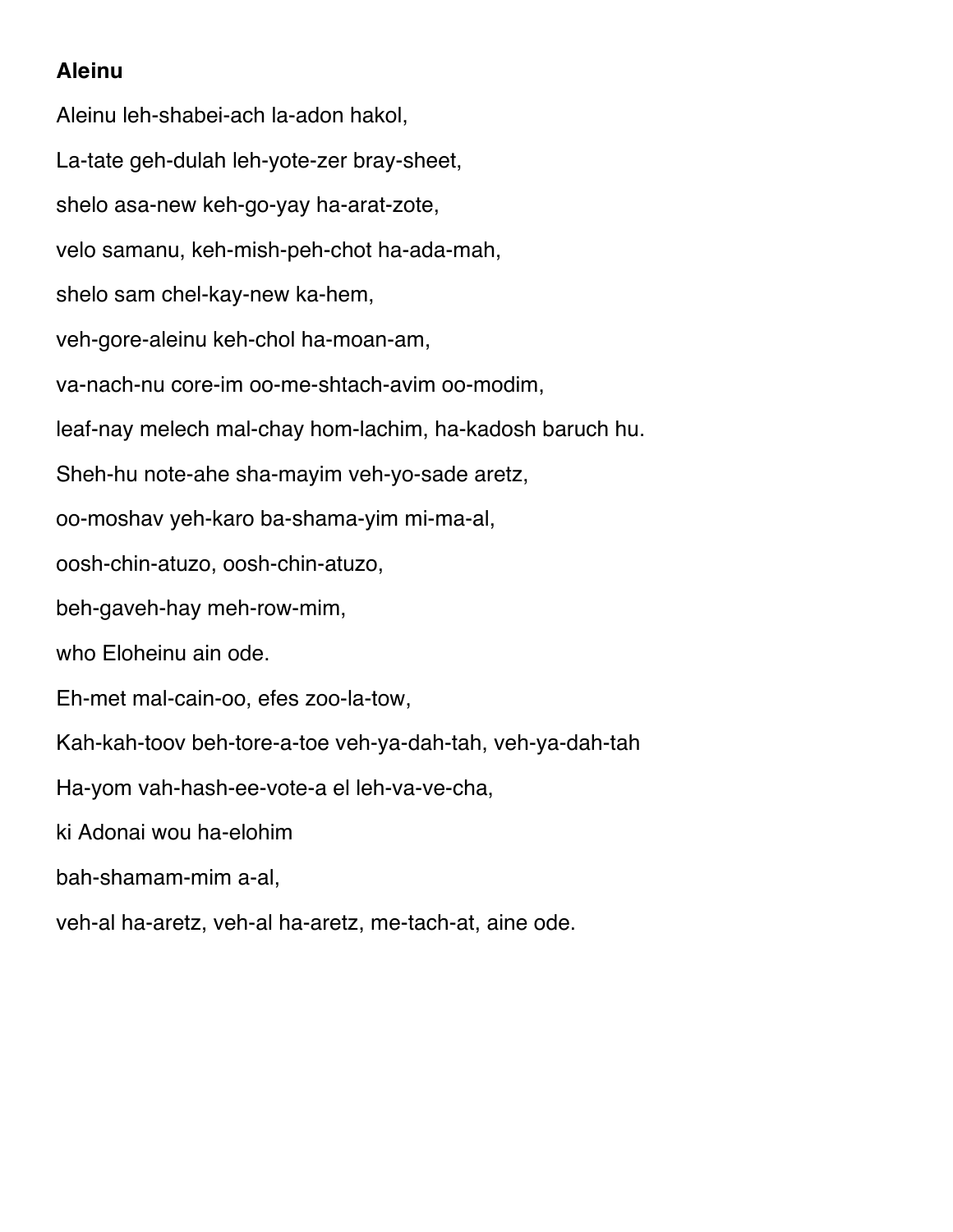### **Mourner's Kaddish**

Yit-ga-dal veh-yit-ka-dash sh-mei raba, b-al-ma di-veh-ra chi-ru-tei, veh-yam-lich mal-chu-tei b-chai-yei-chon uveh-yo-mei-chon uveh-chai-yei d-chol-beit Yis-ra-eil, ba-a-ga-la u-viz-man ka-riv, veh-im-ru: A-mein. Y-hei sh-la-ma ra-ba min sh-ma-ya, veh-cha-yim, a-lei-nu veh-al kol-Yis-ra-eil, veh-im-ru: A-mein. O-seh sha-lom bim-ro-mav, hu ya-a-seh sha-lom a-lei-nu veh-al kol-Yis-ra-eil, veh-im-ru: A-mein.

(YOU & COMMUNITY):

Y-hei sh-mei ra-ba m-va-rach

l-a-lam ul-al-mei al-ma-ya.

Yit-ba-rach veh-yish-ta-bach,

veh-yit-pa-ar veh-yit-ro-mam veh-yit-na-sei,

veh-yit-ha-dar veh-yit-a-leh veh-yit-ha-lal, sh-mei d-ku-d-sha,

b-rich hu,

l-ei-la min kol bir-cha-ta veh-shi-ra-ta,

tush-b-cha-ta veh-ne-che-ma-ta, da-a-mi-ran b-al-ma,

veh-im-ru: A-mein.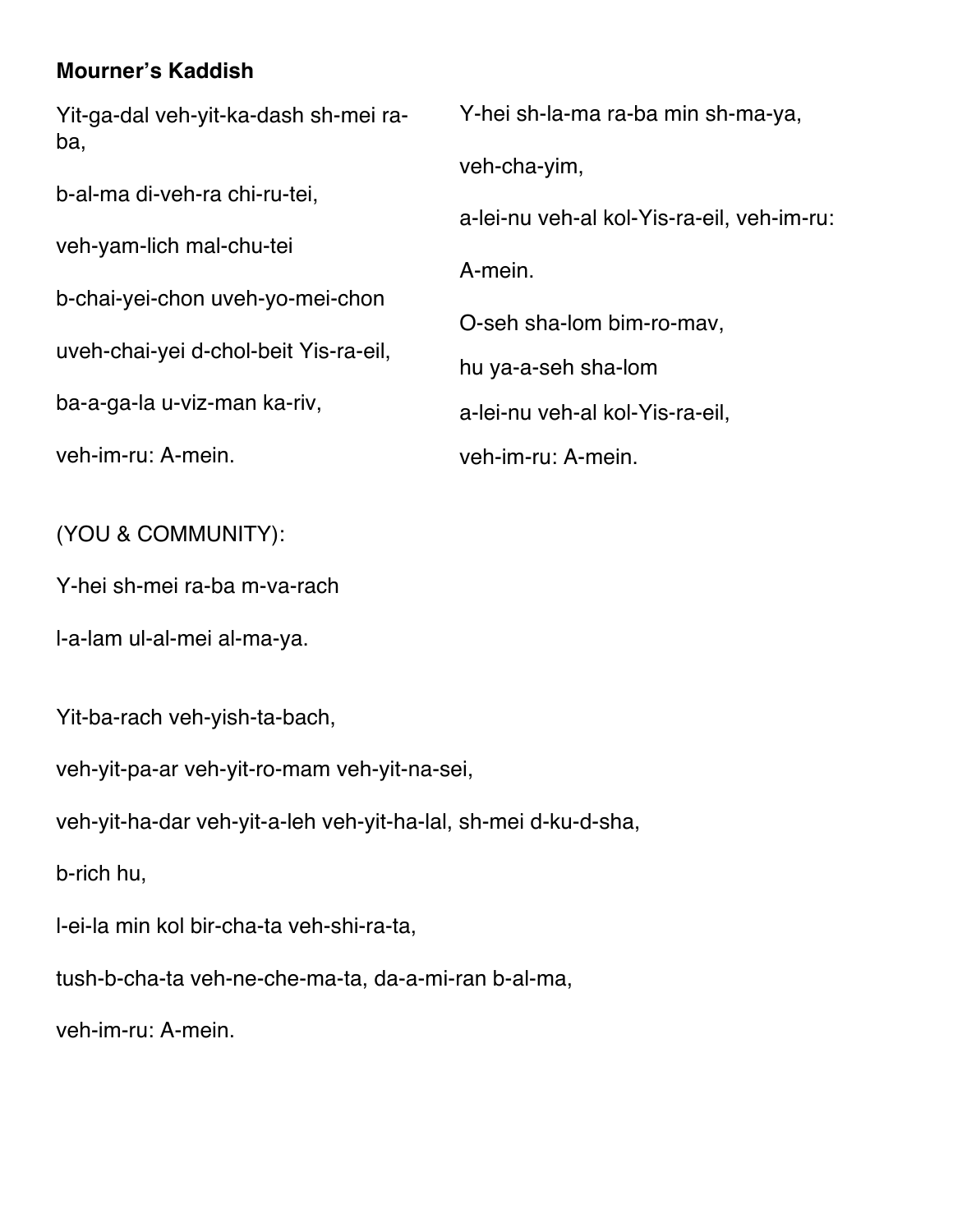### **Yigdal**

Yig-dol Elo-keem chai veh-yish-ta-bach Nim-za veh-ain et el meh-zoo-i-toe Echad veh-ain yah-cheed keh-yi-chu-doe Neh-lam veh-gam ain sof leh-ach-dew-toe. Ein lo deh-moot hagoof vain-o g-oof lo na-aroche aye-lav keh-doosh-ato. Kad-mon leh-chal da-var asher knee-vra rishon veh-ain ray-sheet leh-ray-shito. Hino adon olam leh-chal note-zar yoreh geh-dula-toe oo-mal-chu-toe. Shefa neh-voo-ato neh-tano el anshay she-gulato veh-tea-farto. Lo kam beh-Yisrael keh-Moshe ode navi oo-ma-beat et teh-mun-ato. Torat emet natan leh-amo el al yad neh-vio ne-eman beh-ito. Lo ya-cha-leef ha-El veh-lo ya-mir da-to Leh-ola-mim leh-zul-ato.

Tzo-feh veh-yodeh-a seh-ta-ray-nu

Ma-bit leh-sof davar beh-kad-ma-toe.

Go-meil leh-ish chesed keh-mif-alo

No-tain leh-rasha-ra keh-rish-ato.

Yish-lach leh-ketz ha-ya-meem mehshi-chain-oo

Leaf-dote meh-cha-kay ketz yeh-shua-toe.

May-team yeh-chai-yeh el beh-rovehchasdo

Baruch a-day ad-shem, te-he-la-toe.